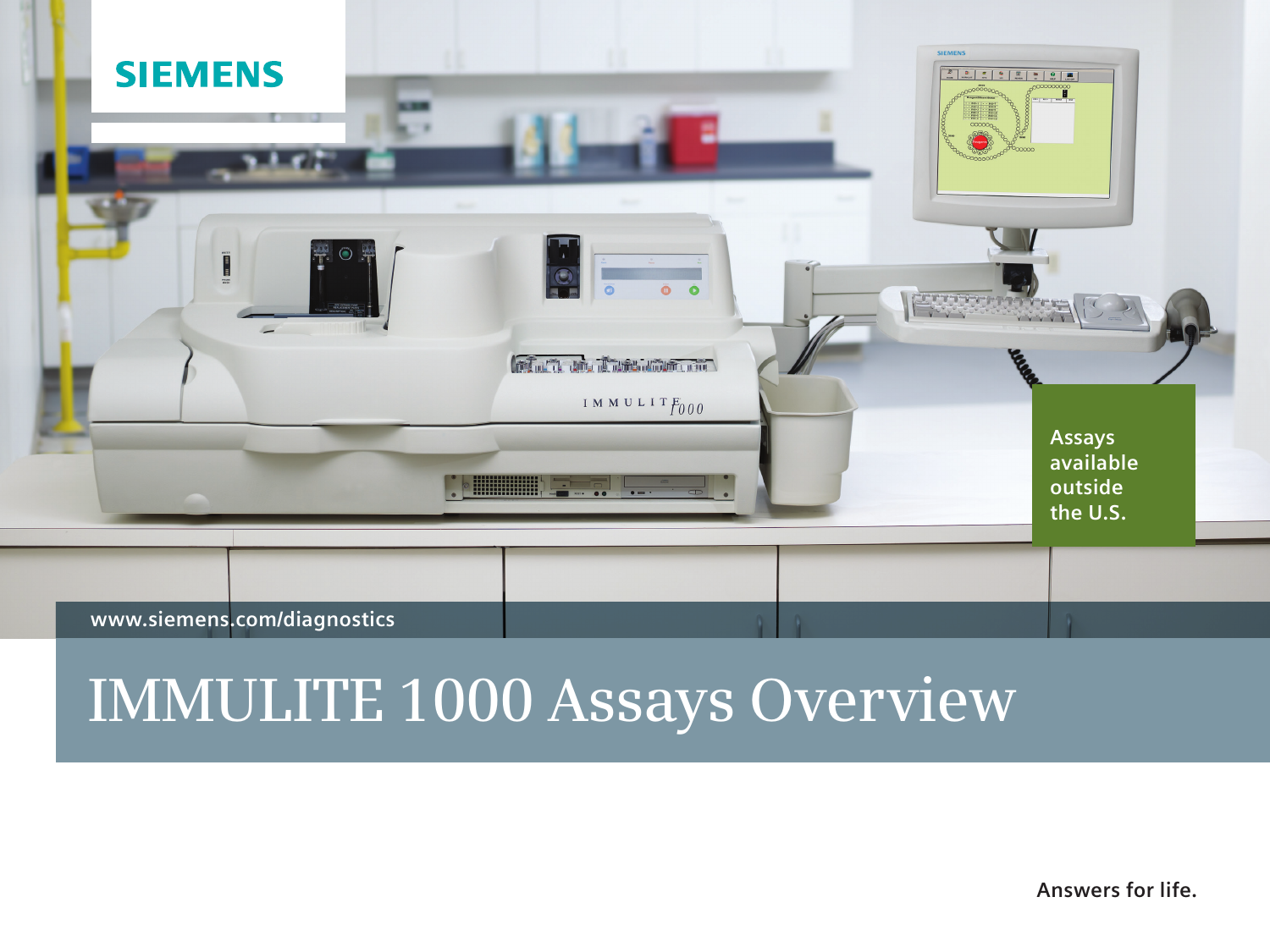## **IMMULITE® 1000 Assays Overview**

| <b>Disease</b><br><b>State</b> | Assay                 | Specimen<br><b>Types</b> | <b>Sample</b><br>Volume | Assay<br>Range                     | <b>Time to</b><br><b>First</b><br><b>Result</b> | On<br><b>Board</b><br><b>Stability</b> | <b>Tests</b><br>per<br>Kit | <b>SMN</b>   | Part<br><b>Number</b> | Adjustment<br>Interval | <b>Adjustors</b>      | <b>Accessories</b>                                                                                                                    | <b>IFU</b><br><b>Reference</b>      |
|--------------------------------|-----------------------|--------------------------|-------------------------|------------------------------------|-------------------------------------------------|----------------------------------------|----------------------------|--------------|-----------------------|------------------------|-----------------------|---------------------------------------------------------------------------------------------------------------------------------------|-------------------------------------|
| Allergy                        | AlaTop*               | S                        | $50 \mu L$              | Qualitative                        | 72 min                                          | 30 days                                |                            | 100 10380869 | LKAT1                 | 28 days                | AlaTOP                | Chemiluminescent<br>Substrate, Probe<br>Wash Module,<br>Probe Cleaning Kit                                                            | PILKAT-8,<br>2008-05-02             |
| Allergy                        | $ECP*$                | S                        | $5 \mu L$               | 0.2-200 ng/mL                      | 42 min                                          | 30 days                                | 50                         | 10380870     | LKEOZ                 | 14 days                | ECP                   | Chemiluminescent<br>Substrate, Probe<br>Wash Module,<br>Probe Cleaning Kit                                                            | PILKEO-17,<br>2012-03-01            |
| Allergy                        | Total<br>lgE          | S                        | $5 \mu L$               | 1.0-2,000 IU/mL                    | 42 min                                          | 30 days                                |                            | 100 10380867 | LKIE1                 | 14 days                | Total<br>IgE          | Total IgE Sample Diluent,<br>Chemiluminescent<br>Substrate, Probe<br>Wash Module,<br>Probe Cleaning Kit                               | PILKIE-11,<br>2008-07-01            |
| Anemia                         | EPO*                  | S, P<br>(Heparinized)    | 100 µL                  | 1.0-750 mIU/mL                     | 42 min                                          | 30 days                                |                            | 100 10380899 | LKEPN1                | 14 days                | EPO                   | Tri-level EPO<br>control module,<br>EPO Sample Diluent,<br>Chemiluminescent<br>Substrate, Probe<br>Wash Module,<br>Probe Cleaning Kit | PIELKEPN-2,<br>2012-02-02           |
| Anemia                         | Ferritin              | S                        | $10 \mu L$              | 1.5-1,500 ng/mL                    | 42 min                                          | 30 days                                |                            | 100 10380898 | LKFE1                 | 28 days                | Ferritin              | Ferritin Sample Diluent,<br>Chemiluminescent<br>Substrate, Probe<br>Wash Module,<br>Probe Cleaning Kit                                | PIELKFE-4<br>$(14)$ ,<br>2012-01-04 |
| Anemia                         | Vitamin<br><b>B12</b> | S, P<br>(Heparinized)    | $200 \mu L$             | 150-1200 pg/mL<br>(111-885 pmol/L) | 72 min                                          | $30 \text{ days}$                      |                            | 100 10380900 | LKVB1                 | 14 days                | Vitamin<br><b>B12</b> | Vitamin B12 Sample<br>Diluent, Chemiluminescent<br>Substrate, Probe<br>Wash Module,<br>Probe Cleaning Kit                             | PIELKVB-6<br>$(16)$ ,<br>2013-11-26 |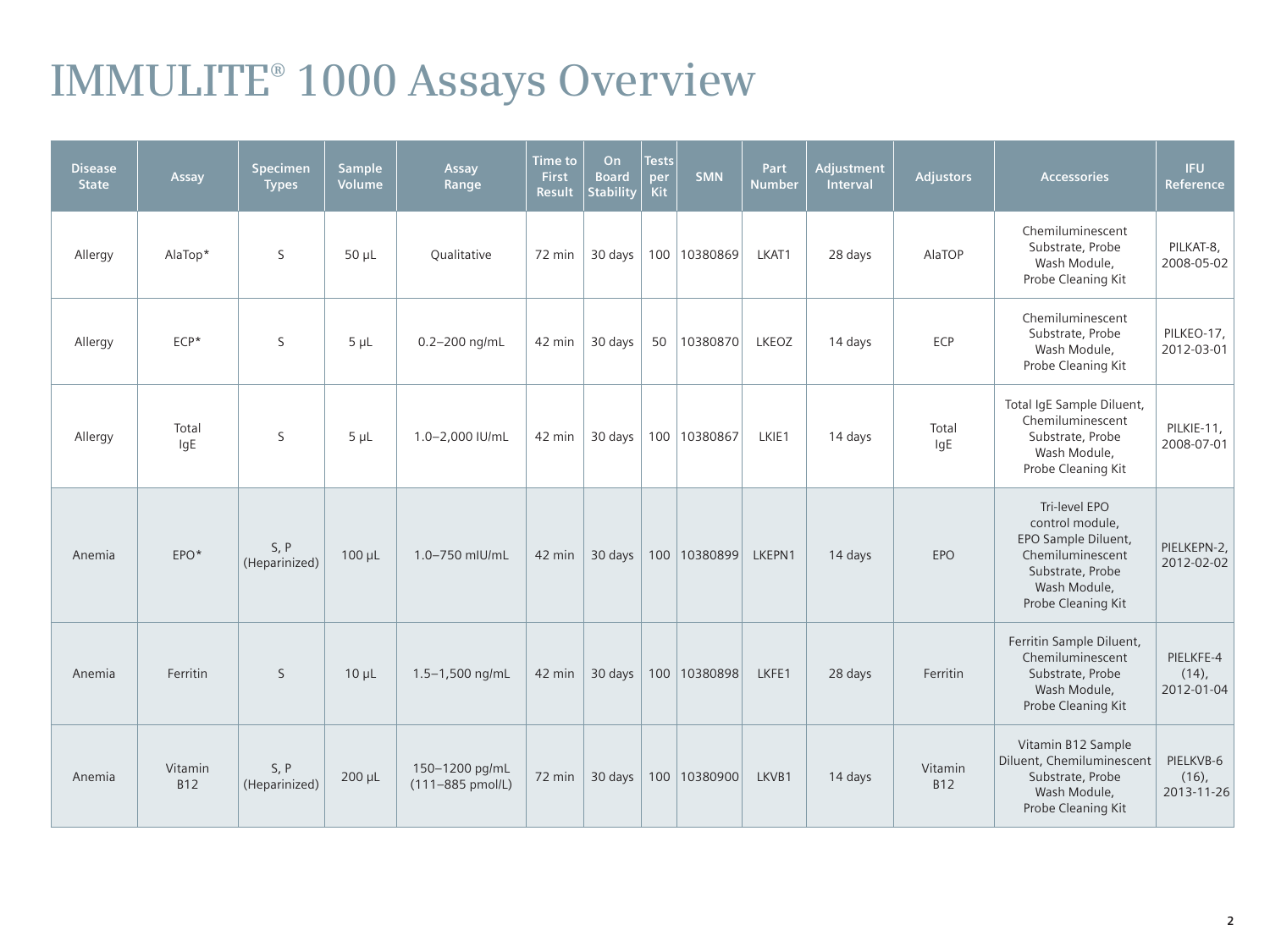| <b>Disease</b><br><b>State</b> | Assay                             | <b>Specimen</b><br><b>Types</b> | <b>Sample</b><br>Volume | Assay<br>Range                        | Time to<br><b>First</b><br><b>Result</b> | On<br><b>Board</b><br><b>Stability</b> | <b>Tests</b><br>per<br><b>Kit</b> | <b>SMN</b>     | Part<br><b>Number</b> | <b>Adjustment</b><br>Interval | <b>Adjustors</b> | <b>Accessories</b>                                                                                        | <b>IFU</b><br>Reference   |
|--------------------------------|-----------------------------------|---------------------------------|-------------------------|---------------------------------------|------------------------------------------|----------------------------------------|-----------------------------------|----------------|-----------------------|-------------------------------|------------------|-----------------------------------------------------------------------------------------------------------|---------------------------|
| Bone                           | Osteocalcin*                      | S, P<br>(Heparinized)           | $10 \mu L$              | 2-100 ng/mL                           | 42 min                                   | 30 days                                | 100                               | 10381396       | LKON1                 | 28 days                       | Osteocalcin      | Chemiluminescent<br>Substrate, Probe<br>Wash Module,<br>Probe Cleaning Kit                                | PILKON-18,<br>2014-08-06  |
| Bone                           | Pyrilinks-D                       | U                               | $75 \mu L$              | 7.0-300 nM                            | 42 min                                   | 30 days                                |                                   | 100 10381389   | LKPD1                 | 28 days                       | Pyrilinks-D      | Pyrilinks-D Sample Diluent,<br>Chemiluminescent<br>Substrate, Probe<br>Wash Module,<br>Probe Cleaning Kit | PILKPD-14,<br>2010-09-09  |
| Cardiac                        | $CK-MB*$                          | S, P<br>(Heparinized)           | $50 \mu L$              | 0.6-500 ng/mL                         | 42 min                                   | 30 days                                |                                   | 100 10381016   | LKMB1                 | 14 days                       | CK-MB            | Chemiluminescent<br>Substrate, Probe<br>Wash Module,<br>Probe Cleaning Kit                                | PILKMB-19,<br>2013-02-08  |
| Cardiac                        | High<br>Sensitivity<br><b>CRP</b> | S, P<br>(EDTA,<br>Heparinized)  | $10 \mu L$              | $0.3 - 100$ mg/L                      | 42 min                                   | 30 days                                |                                   | 100 10286287   | LKCRP1                | 14 days                       | <b>CRP</b>       | CRP Sample Diluent,<br>Chemiluminescent<br>Substrate, Probe<br>Wash Module,<br>Probe Cleaning Kit         | PILKCRP-3,<br>2008-05-02  |
| Cardiac                        | Myoglobin                         | S, P<br>(Heparinized)           | $10 \mu L$              | 0.5-1000 ng/mL                        | 42 min                                   | 30 days                                |                                   | 100 10381023   | LKMY1                 | 14 days                       | Myoglobin        | Chemiluminescent<br>Substrate, Probe<br>Wash Module,<br>Probe Cleaning Kit                                | PILKMY-15,<br>2014-03-20  |
| Cardiac                        | Troponin I                        | S, P<br>(EDTA,<br>Heparinized)  | $50 \mu L$              | $0.2 - 180$ ng/mL                     | 42 min                                   | 30 days                                |                                   | 100 10381026   | LKTI1                 | 14 days                       | Troponin I       | Troponin I Sample Diluent,<br>Chemiluminescent<br>Substrate, Probe<br>Wash Module,<br>Probe Cleaning Kit  | PILKTI-15,<br>2012-10-10  |
| Cardiac                        | Turbo<br>D-Dimer*                 | Þ<br>(Heparanized,<br>Citrate)  | $50 \mu L$              | 100-15,000 ng<br>FEU/mL               | $15 \text{ min}$                         | 30 days                                |                                   | 100   10381012 | LSKDD1                | 28 days                       | D-Dimer          | Chemiluminescent<br>Substrate, Probe<br>Wash Module,<br>Probe Cleaning Kit                                | PILSKDD-17,<br>2010-01-27 |
| Cardiac                        | Turbo<br>NT-proBNP*               | P<br>(Heparanized)              | 75 µL                   | 20-35,000 pg/mL<br>(2.4-4,130 pmol/L) | $15 \text{ min}$                         | 30 days                                |                                   | 100 10381011   | LSKNT1                | 14 days                       | NT-proBNP        | Chemiluminescent<br>Substrate, Probe<br>Wash Module,<br>Probe Cleaning Kit                                | PILSKNT-19,<br>2011-09-27 |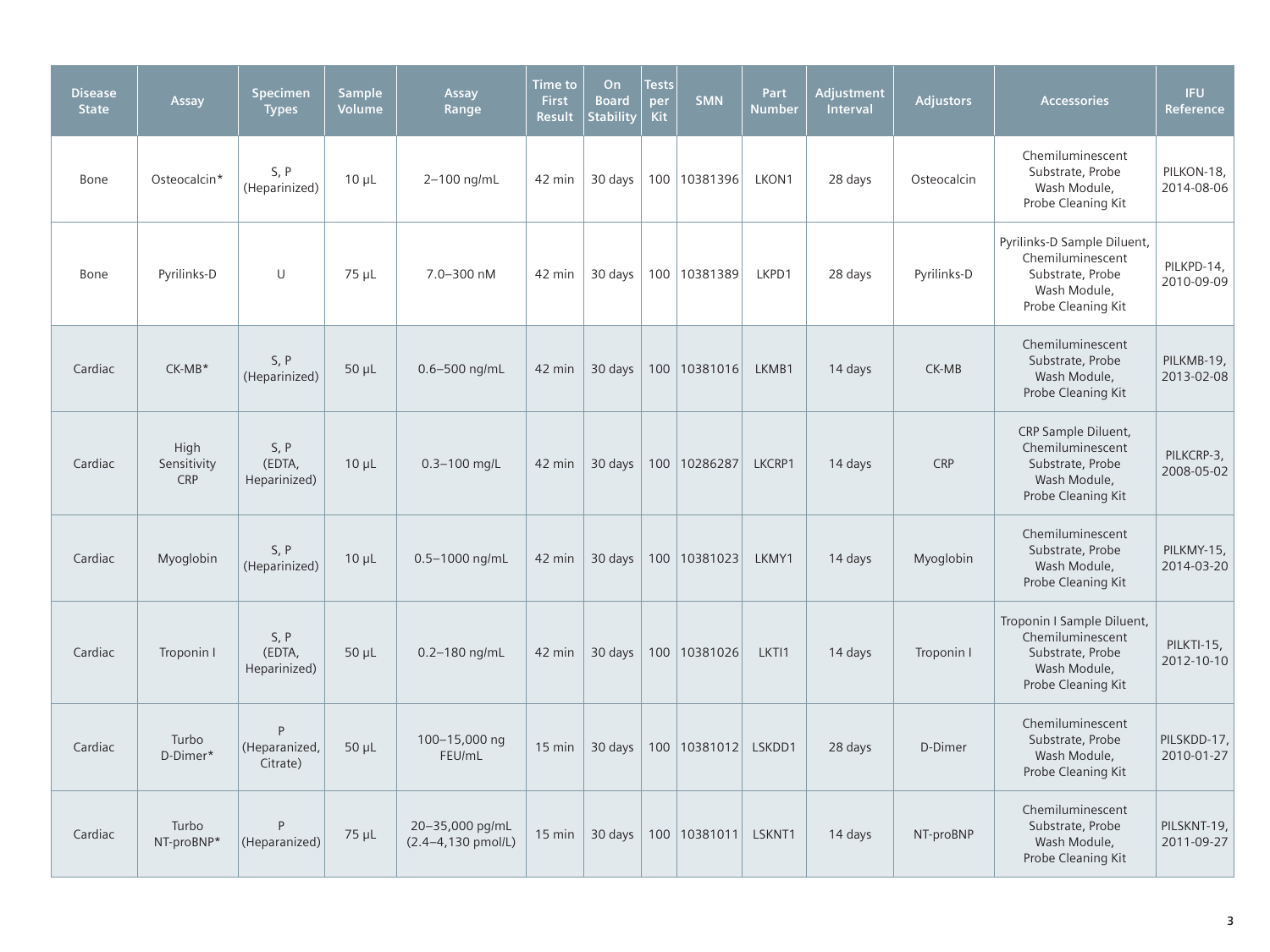| <b>Disease</b><br><b>State</b> | Assay               | <b>Specimen</b><br><b>Types</b> | <b>Sample</b><br><b>Volume</b> | Assay<br>Range                                            | <b>Time to</b><br><b>First</b><br><b>Result</b> | On<br><b>Board</b><br><b>Stability</b> | <b>Tests</b><br>per<br><b>Kit</b> | <b>SMN</b>   | Part<br><b>Number</b> | Adjustment<br><b>Interval</b> | <b>Adjustors</b> | <b>Accessories</b>                                                                                           | <b>IFU</b><br><b>Reference</b> |
|--------------------------------|---------------------|---------------------------------|--------------------------------|-----------------------------------------------------------|-------------------------------------------------|----------------------------------------|-----------------------------------|--------------|-----------------------|-------------------------------|------------------|--------------------------------------------------------------------------------------------------------------|--------------------------------|
| Cardiac                        | Turbo<br>Myoglobin  | S, P<br>(Heparinized)           | $10 \mu L$                     | 2-800 ng/mL                                               | $15 \text{ min}$                                | 30 days                                |                                   | 100 10381020 | LSKMY1                | 14 days                       | Myoglobin        | Chemiluminescent<br>Substrate, Probe<br>Wash Module,<br>Probe Cleaning Kit                                   | PILSKMY-13.<br>2014-03-20      |
| Cardiac                        | Turbo<br>Troponin I | S, P<br>(EDTA,<br>Heparinized)  | $100 \mu L$                    | $0.2 - 100$ ng/mL                                         | $15 \text{ min}$                                | 30 days                                |                                   | 100 10381014 | LSKTI1                | 14 days                       | Troponin I       | Troponin I Sample Diluent,<br>Chemiluminescent<br>Substrate, Probe<br>Wash Module,<br>Probe Cleaning Kit     | PILSKTI-17,<br>2012-10-10      |
| <b>Diabetes</b>                | Albumin             | U                               | $50 \mu L$                     | $2.5 - 60$ µg/mL                                          | 42 min                                          | 30 days                                |                                   | 100 10381385 | LKHA1                 | 14 days                       | Albumin          | Albumin Sample Diluent,<br>Chemiluminescent<br>Substrate, Probe<br>Wash Module,<br>Probe Cleaning Kit        | PILKHA-14,<br>2009-08-12       |
| <b>Diabetes</b>                | C-Peptide           | S, P<br>(Heparinized),<br>U     | $25 \mu L$                     | $0.1 - 20$ ng/mL<br>(0.03-6.6 nmol/L;<br>33-6,620 pmol/L) | 42 min                                          | 30 days                                |                                   | 100 10381397 | LKPEP1                | 14 days                       | C-Peptide        | C-Peptide<br>Sample Diluent,<br>Chemiluminescent<br>Substrate, Probe<br>Wash Module,<br>Probe Cleaning Kit   | PINLKPEP-17,<br>2009-08-24     |
| <b>Diabetes</b>                | Insulin             | S, P<br>(Heparanized)           | $100 \mu L$                    | 2-300 µlU/mL                                              | 72 min                                          | 30 days                                |                                   | 100 10381429 | LKIN1                 | 28 days                       | Insulin          | Insulin Sample Diluent,<br>Chemiluminescent<br>Substrate, Probe<br>Wash Module,<br>Probe Cleaning Kit        | PILKIN-22,<br>2009-10-06       |
| Growth                         | hGH                 | $\mathsf{S}$                    | $50 \mu L$                     | $0.05 - 40$ ng/mL<br>(0.15-120 mIU/L)<br>0.15-120 mIU/L   | 42 min                                          | 30 days                                |                                   | 100 10381433 | LKGRH1                | 14 days                       | <b>GH</b>        | GH Sample Diluent,<br>Chemiluminescent<br>Substrate, Probe<br>Wash Module,<br>Probe Cleaning Kit             | PILKGRH-9,<br>2013-09-11       |
| Growth                         | IGF-I               | S, P<br>(Heparanized)           | $25 \mu L$                     | 20-1,600 ng/mL                                            | 72 min                                          | 30 days                                |                                   | 100 10381403 | LKGF1                 | 14 days                       | $IGF-1$          | $IGF-1$<br>Pretreatment Solution,<br>Chemiluminescent<br>Substrate, Probe Wash<br>Module, Probe Cleaning Kit | PILKGF-11,<br>2009-08-18       |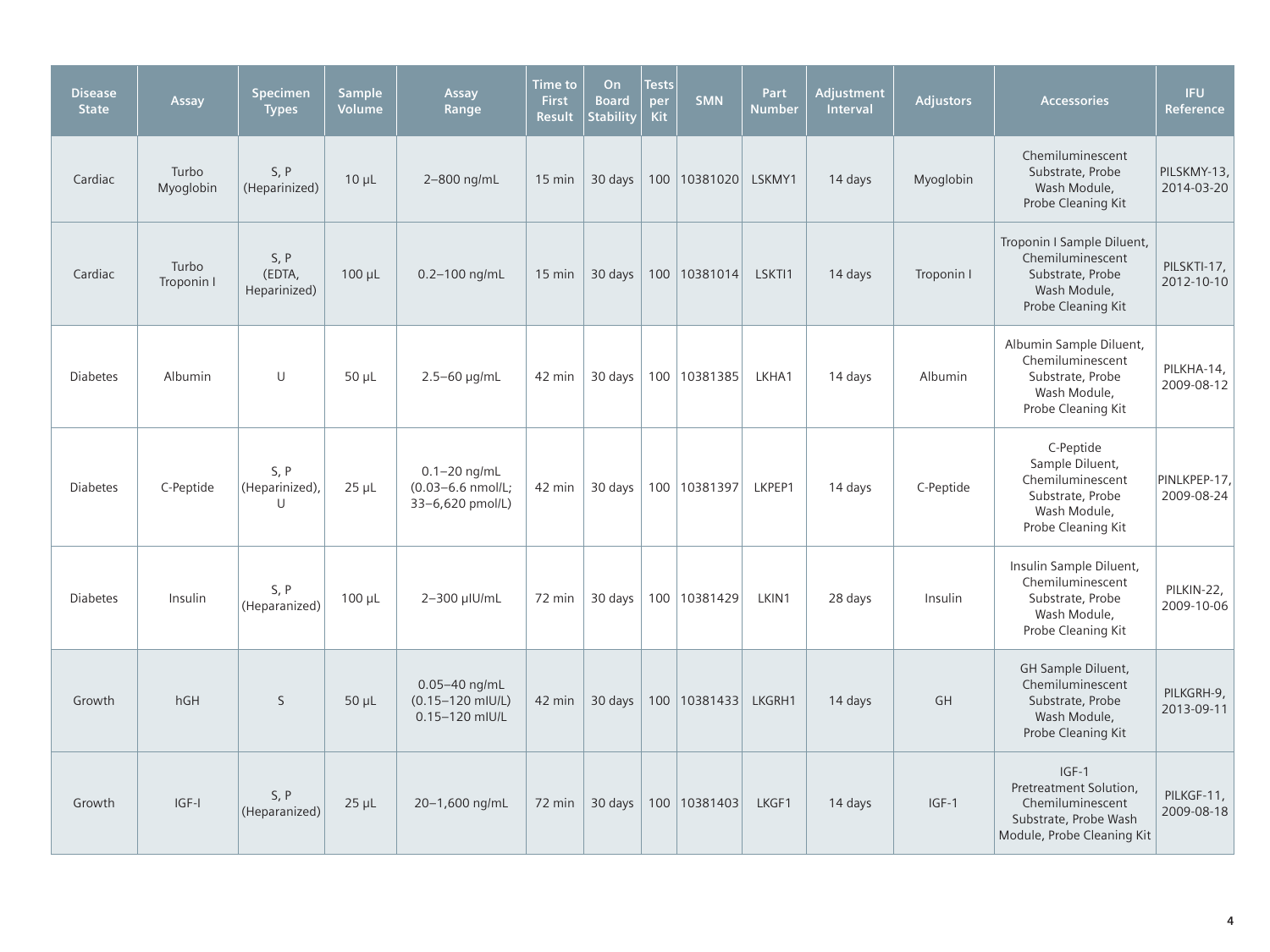| <b>Disease</b><br><b>State</b> | Assay                        | Specimen<br><b>Types</b>                   | <b>Sample</b><br><b>Volume</b> | Assay<br>Range                                                                                                               | Time to<br><b>First</b><br><b>Result</b> | On<br><b>Board</b><br><b>Stability</b> | <b>Tests</b><br>per<br>Kit | <b>SMN</b>     | Part<br><b>Number</b> | Adjustment<br>Interval | <b>Adjustors</b> | <b>Accessories</b>                                                                                                                          | <b>IFU</b><br><b>Reference</b> |
|--------------------------------|------------------------------|--------------------------------------------|--------------------------------|------------------------------------------------------------------------------------------------------------------------------|------------------------------------------|----------------------------------------|----------------------------|----------------|-----------------------|------------------------|------------------|---------------------------------------------------------------------------------------------------------------------------------------------|--------------------------------|
| Growth                         | IGFBP-3                      | S, P<br>(Heparinized)                      | $10 \mu L$                     | $0.1 - 16$ µg/mL                                                                                                             | 42 min                                   | 30 days                                |                            | 100 10381425   | LKGB1                 | 14 days                | IGFBP-3          | IGFBP-3 Sample Diluent,<br>Chemiluminescent<br>Substrate, Probe<br>Wash Module,<br>Probe Cleaning Kit                                       | PILKGB-10,<br>2012-03-09       |
| Hepatitis                      | Anti-HBc<br>IgM              | S, P<br>(Citrate,<br>EDTA,<br>Heparanized) | $10 \mu L$                     | Reactive: ≥10 U/mL<br>Nonreactive:<br>$<$ 10 U/mL                                                                            | 72 min                                   | 30 days                                |                            | 100 10381283   | LKMC1                 | 28 days                | Anti-HBc IqM     | Anti-HBc IgM Sample<br>Diluent, ID4 Sample<br>Diluent Module,<br>Chemiluminescent<br>Substrate, Probe<br>Wash Module,<br>Probe Cleaning Kit | PILKMC-25,<br>2008-05-12       |
| Hepatitis                      | Anti-HBc                     | S, P<br>(Citrate,<br>EDTA,<br>Heparanized) | $50 \mu L$                     | Reactive:<br>ratio of $\geq$ 1.15<br>Nonreactive:<br>ratio of $< 0.85$<br>Indeterminate: ratio<br>between 0.85 and<br>< 1.15 | 72 min                                   | 30 days                                |                            | 100   10381276 | LKHC1                 | 28 days                | Anti-HBc         | Chemiluminescent<br>Substrate, Probe<br>Wash Module,<br>Probe Cleaning Kit                                                                  | PILKHC-27,<br>2008-05-09       |
| Hepatitis                      | Anti-HBs                     | S, P<br>(EDTA,<br>Heparinized)             | $50 \mu L$                     | Reactive: ≥10 mIU/mL<br>Nonreactive:<br><10 mIU/mL                                                                           | 72 min                                   | 30 days                                |                            | 100 10381257   | LKAH1                 | 28 days                | Anti-HBs         | Chemiluminescent<br>Substrate, Probe<br>Wash Module,<br>Probe Cleaning Kit                                                                  | PILKAH-30,<br>2008-05-15       |
| <b>Hepatitis</b>               | HBsAq                        | S, P<br>(Citrate,<br>EDTA,<br>Heparanized) | $100 \mu L$                    | Reactive: ratio of $\geq 1.0$<br>Nonreactive:<br>ratio of $<$ 1.0                                                            | 72 min                                   | 30 days                                |                            | 100 10381261   | LKHB1                 | 28 days                | HBsAq            | Chemiluminescent<br>Substrate, Probe<br>Wash Module,<br>Probe Cleaning Kit                                                                  | PILKHB-34,<br>2010-06-22       |
| Hepatitis                      | HBsAq<br>Confirmatory<br>Kit | S, P<br>(Citrate,<br>EDTA,<br>Heparanized) | 1 mL                           | Reactive: if signal<br>"blocked" is ≥50%<br>less than signal<br>"unblocked"                                                  | 72 min                                   | 30 days                                | 20                         | 10381287       | <b>LKCH</b>           | 28 days                | HBsAq            | <b>HBsAg Confirmatory</b><br>Assay Sample Diluent,<br>Chemiluminescent<br>Substrate, Probe<br>Wash Module,<br>Probe Cleaning Kit            | PILKCH-36CE,<br>2010-10-04     |
| Inflammation                   | $IL-10*$                     | S, P<br>(Heparinized)                      | $100 \mu L$                    | 1-1,000 pg/mL                                                                                                                |                                          | 72 min $\vert$ 30 days                 |                            | 100   10381383 | LKXP1                 | 14 days                | $IL-10$          | IL-8 Sample Diluent,<br>Chemiluminescent<br>Substrate, Probe<br>Wash Module,<br>Probe Cleaning Kit                                          | PILKXP-12,<br>2008-07-01       |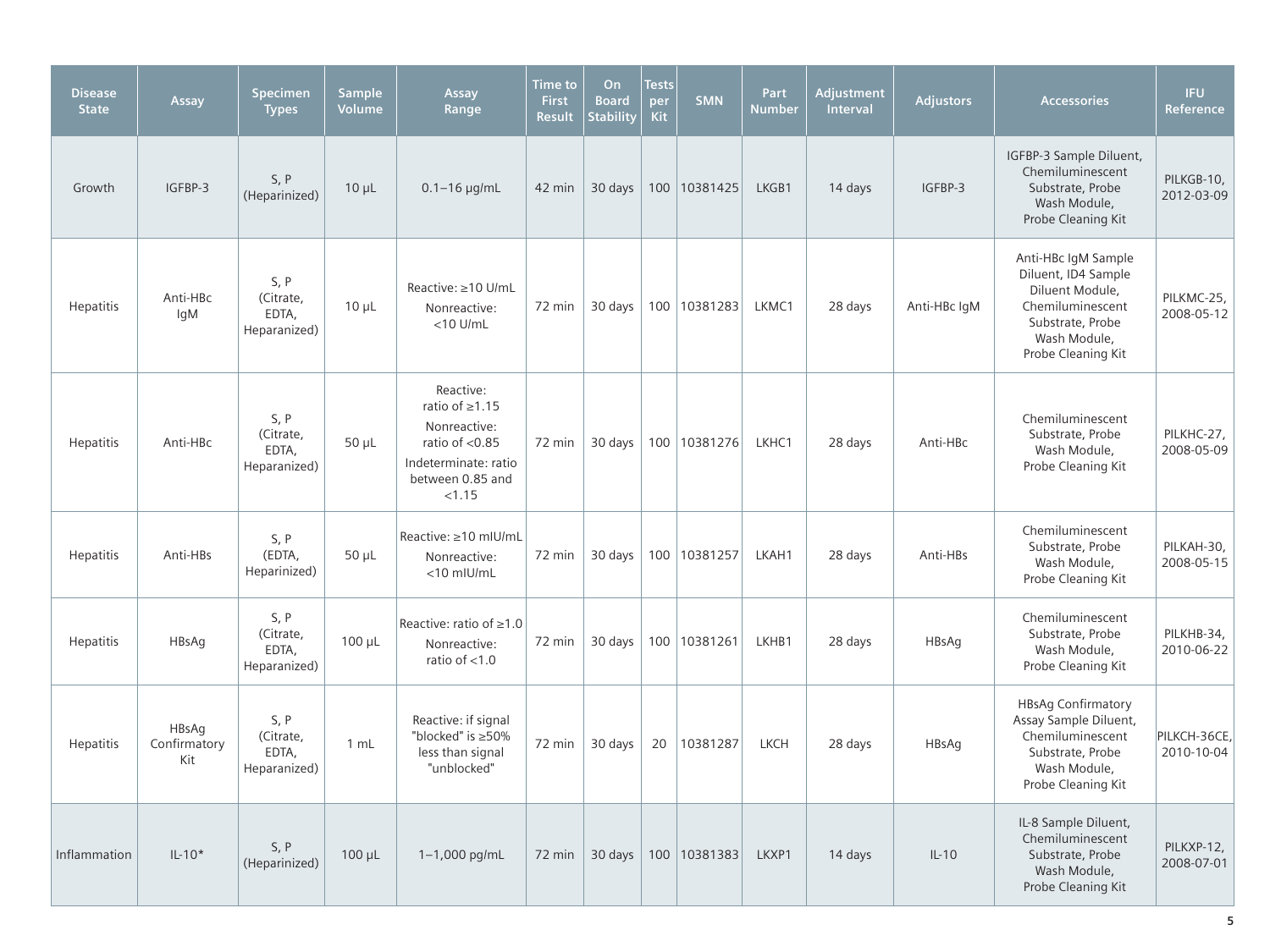| <b>Disease</b><br><b>State</b> | Assay          | <b>Specimen</b><br><b>Types</b> | <b>Sample</b><br>Volume | Assay<br>Range  | Time to<br><b>First</b><br><b>Result</b> | On<br><b>Board</b><br><b>Stability</b> | <b>Tests</b><br>per<br>Kit | <b>SMN</b>     | Part<br><b>Number</b> | Adjustment<br>Interval | <b>Adjustors</b> | <b>Accessories</b>                                                                                        | <b>IFU</b><br>Reference         |
|--------------------------------|----------------|---------------------------------|-------------------------|-----------------|------------------------------------------|----------------------------------------|----------------------------|----------------|-----------------------|------------------------|------------------|-----------------------------------------------------------------------------------------------------------|---------------------------------|
| Inflammation                   | IL-1 $\beta^*$ | S, P<br>(Heparinized)           | $75 \mu L$              | 1.5-1,000 pg/mL | 72 min                                   | 30 days                                |                            | 100 10381421   | LKL11                 | 14 days                | $IL-1\beta$      | Chemiluminescent<br>Substrate, Probe<br>Wash Module,<br>Probe Cleaning Kit                                | <b>PILKL1-17,</b><br>2011-08-04 |
| Inflammation                   | $IL-2R*$       | S, P<br>(EDTA)                  | $50 \mu L$              | 5-7,500 U/mL    | 42 min                                   | 30 days                                |                            | 100   10381416 | LKIP1                 | 28 days                | IL2R             | IL2R Sample Diluent,<br>Chemiluminescent<br>Substrate, Probe<br>Wash Module,<br>Probe Cleaning Kit        | PILKIP-17,<br>2008-07-01        |
| Inflammation                   | $IL-6*$        | S, P<br>(EDTA,<br>Heparinized)  | $100 \mu L$             | 2-1,000 pg/mL   | 72 min                                   | 30 days                                |                            | 100 10381411   | LK6P1                 | 14 days                | $IL-6$           | IL-6 Sample Diluent,<br>Chemiluminescent<br>Substrate, Probe<br>Wash Module,<br>Probe Cleaning Kit        | PILK6P-21,<br>2014-03-18        |
| Inflammation                   | $IL-8*$        | S, P<br>(EDTA)                  | $50 \mu L$              | 2-7,500 pg/mL   | 42 min                                   | 30 days                                |                            | 100 10381407   | LK8P1                 | 14 days                | $IL-8$           | IL-8 Sample Diluent,<br>Chemiluminescent<br>Substrate, Probe<br>Wash Module,<br>Probe Cleaning Kit        | <b>PILK8P-17,</b><br>2010-06-16 |
| Inflammation                   | $LBP*$         | S, P                            | $5 \mu L$               | 1.2-200 µg/mL   | 42 min                                   | 30 days                                |                            | 100   10381395 | LKLB1                 | 14 days                | LBP              | LBP Sample Diluent,<br>Chemiluminescent<br>Substrate, Probe<br>Wash Module,<br>Probe Cleaning Kit         | PILKLB-24,<br>2010-09-09        |
| Inflammation                   | TNFa*          | S, P<br>(Heparinized)           | 100 µL                  | 1.7-1,000 pg/mL | 72 min                                   | 30 days                                |                            | 100 10381417   | LKNF1                 | 14 days                | $TNF\alpha$      | TNFa Sample Diluent,<br>Chemiluminescent<br>Substrate, Probe<br>Wash Module,<br>Probe Cleaning Kit        | PILKNF-11,<br>2008-07-01        |
| Metabolic                      | <b>ACTH</b>    | P (EDTA)                        | $75 \mu L$              | 9-1,250 pg/mL   | 72 min                                   | 30 days                                |                            | 100   10381415 | LKAC1                 | 28 days                | <b>ACTH</b>      | <b>ACTH Sample Diluent,</b><br>Chemiluminescent<br>Substrate, Probe<br>Wash Module,<br>Probe Cleaning Kit | PILKAC-16,<br>2008-07-01        |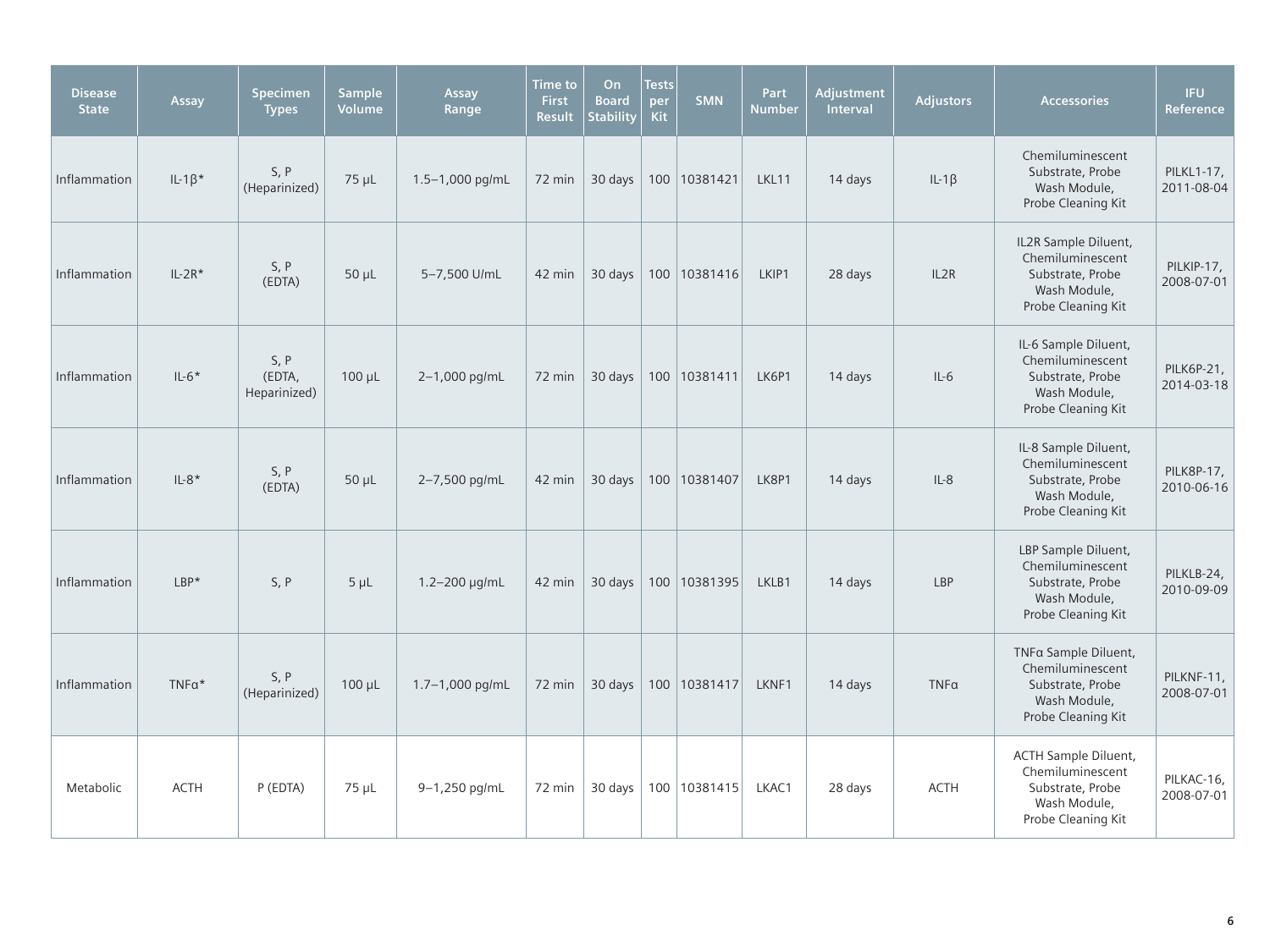| <b>Disease</b><br><b>State</b> | Assay        | <b>Specimen</b><br><b>Types</b> | <b>Sample</b><br><b>Volume</b>                  | Assay<br>Range                   | <b>Time to</b><br><b>First</b><br><b>Result</b> | On<br><b>Board</b><br><b>Stability</b> | <b>Tests</b><br>per<br>Kit | <b>SMN</b>     | Part<br><b>Number</b> | Adjustment<br><b>Interval</b> | <b>Adjustors</b> | <b>Accessories</b>                                                                                         | <b>IFU</b><br>Reference             |
|--------------------------------|--------------|---------------------------------|-------------------------------------------------|----------------------------------|-------------------------------------------------|----------------------------------------|----------------------------|----------------|-----------------------|-------------------------------|------------------|------------------------------------------------------------------------------------------------------------|-------------------------------------|
| Metabolic                      | Cortisol     | S                               | $10 \mu L$                                      | $1-50$ µg/dL<br>(28-1380 nmol/L) | 42 min                                          | 30 days                                |                            | 100   10381388 | LKCO1                 | 14 days                       | Cortisol         | Cortisol Sample Diluent,<br>Chemiluminescent<br>Substrate, Probe<br>Wash Module,<br>Probe Cleaning Kit     | PILKCO-15.<br>2013-06-07            |
| Metabolic                      | Homocysteine | S, P                            | $15 \mu L$<br>(untreated)<br>75 µL<br>(treated) | 2-50 µmol/L                      | 42 min                                          | 30 days                                |                            | 100 10381029   | LKHO1                 | 28 days                       | Homocysteine     | Chemiluminescent<br>Substrate, Probe<br>Wash Module,<br>Probe Cleaning Kit                                 | PILKHO-19,<br>2013-04-25            |
| Oncology                       | <b>AFP</b>   | S, AF                           | $10 \mu L$                                      | 0.2-300 IU/mL                    | 72 min                                          | 30 days                                |                            | 100 10381162   | LKAP1                 | 14 days                       | <b>AFP</b>       | AFP Sample Diluent,<br>Chemiluminescent<br>Substrate, Probe<br>Wash Module,<br>Probe Cleaning Kit          | PILKAP-17,<br>2014-02-26            |
| Oncology                       | <b>BR-MA</b> | <sub>S</sub>                    | $5 \mu L$                                       | 1-300 U/mL                       | 72 min                                          | 30 days                                |                            | 100 10380948   | LKBR1                 | 14 days                       | <b>BR-MA</b>     | <b>BR-MA Sample Diluent,</b><br>Chemiluminescent<br>Substrate, Probe<br>Wash Module,<br>Probe Cleaning Kit | PILKBR-14,<br>2014-02-28            |
| Oncology                       | Calcitonin   | S, P<br>(Heparinized)           | $75 \mu L$                                      | 2-2000 pg/mL<br>(0.6-585 pmol/L) | 72 min                                          | 30 days                                |                            | 100 10381401   | LKCL1                 | 28 days                       | Calcitonin       | Calcitonin Sample Diluent,<br>Chemiluminescent<br>Substrate, Probe<br>Wash Module,<br>Probe Cleaning Kit   | PINLKCL-2<br>$(15)$ ,<br>2013-04-26 |
| Oncology                       | <b>CEA</b>   | <sub>S</sub>                    | $15 \mu L$                                      | 0.2-550 ng/mL                    | 72 min                                          | 30 days                                |                            | 100 10380945   | LKCE1                 | 14 days                       | <b>CEA</b>       | CEA Sample Diluent,<br>Chemiluminescent<br>Substrate, Probe<br>Wash Module,<br>Probe Cleaning Kit          | PILKCE-13,<br>2014-03-07            |
| Oncology                       | Free PSA     | <sub>S</sub>                    | $25 \mu L$                                      | 0.07-25.0 ng/mL                  | 72 min                                          | 30 days                                |                            | 100 10380967   | LKPF1                 | 14 days                       | Free PSA         | Chemiluminescent<br>Substrate, Probe<br>Wash Module,<br>Probe Cleaning Kit                                 | PILKPF-26.<br>2014-04-03            |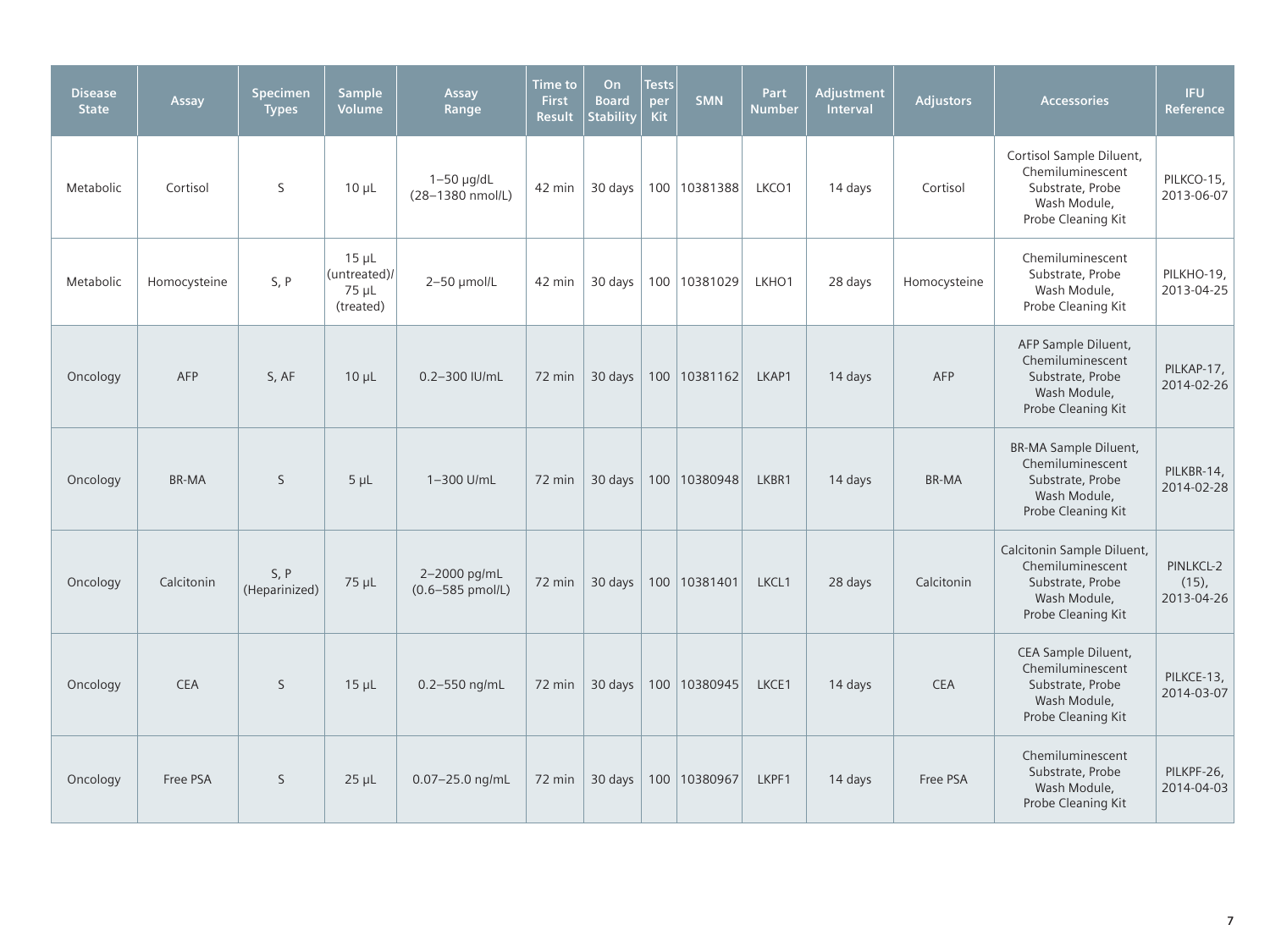| <b>Disease</b><br><b>State</b> | Assay                             | <b>Specimen</b><br><b>Types</b> | <b>Sample</b><br>Volume | Assay<br>Range                                   | <b>Time</b> to<br><b>First</b><br><b>Result</b> | On<br><b>Board</b><br><b>Stability</b> | <b>Tests</b><br>per<br>Kit | <b>SMN</b>     | Part<br>Number | Adjustment<br><b>Interval</b> | <b>Adjustors</b>                  | <b>Accessories</b>                                                                                                 | <b>IFU</b><br>Reference  |
|--------------------------------|-----------------------------------|---------------------------------|-------------------------|--------------------------------------------------|-------------------------------------------------|----------------------------------------|----------------------------|----------------|----------------|-------------------------------|-----------------------------------|--------------------------------------------------------------------------------------------------------------------|--------------------------|
| Oncology                       | $GI-MA*$                          | S                               | $50 \mu L$              | 2.0-1000 U/mL                                    | 72 min                                          | 30 days                                |                            | 100 10380965   | LKG11          | 14 days                       | GI-MA                             | GI-MA Sample Diluent,<br>Chemiluminescent<br>Substrate, Probe<br>Wash Module,<br>Probe Cleaning Kit                | PILKGI-23,<br>2014-03-12 |
| Oncology                       | OM-MA                             | S                               | $50 \mu L$              | 1-500 U/mL                                       | 72 min                                          | 30 days                                |                            | 100   10380969 | LKOP1          | 28 days                       | OM-MA                             | OM-MA Sample Diluent,<br>Chemiluminescent<br>Substrate, Probe<br>Wash Module,<br>Probe Cleaning Kit                | PILKOP-12,<br>2014-11-24 |
| Oncology                       | PAP                               | S                               | $50 \mu L$              | 0.02-100 ng/mL                                   | 42 min                                          | 30 days                                |                            | 100 10380953   | LKPA1          | 14 days                       | PAP                               | Chemiluminescent<br>Substrate, Probe<br>Wash Module,<br>Probe Cleaning Kit                                         | PILKPA-9,<br>2014-09-29  |
| Oncology                       | <b>PSA</b>                        | S                               | $10 \mu L$              | 0.04-150 ng/mL                                   | 42 min                                          | 30 days                                |                            | 100 10380960   | LKPS1          | 28 days                       | <b>PSA</b>                        | PSA Sample Diluent,<br>Chemiluminescent<br>Substrate, Probe                                                        | PILKPS-17,               |
|                                |                                   |                                 |                         |                                                  |                                                 |                                        |                            | 500 10380949   | LKPS5          |                               |                                   | Wash Module,<br>Probe Cleaning Kit                                                                                 | 2014-03-20               |
| Oncology                       | Third<br>Generation<br><b>PSA</b> | S                               | $50 \mu L$              | 0.005-20 ng/mL                                   | 72 min                                          | 30 days                                |                            | 100 10380956   | LKUP1          | 28 days                       | Third<br>Generation<br><b>PSA</b> | PSA Sample Diluent,<br>Chemiluminescent<br>Substrate, Probe<br>Wash Module,<br>Probe Cleaning Kit                  | PILKUP-20,<br>2014-12-02 |
| Reproductive<br>Endocrinology  | Androstenedione                   | S                               | $25 \mu L$              | $0.3 - 10$ ng/mL<br>$(1.04 - 35 \text{ nmol/L})$ | 72 min                                          | 30 days                                |                            | 100   10381158 | LKAO1          | 14 days                       | Androstenedione                   | Chemiluminescent<br>Substrate, Probe<br>Wash Module,<br>Probe Cleaning Kit                                         | PILKAO-16,<br>2013-06-04 |
| Reproductive<br>Endocrinology  | $DHEA-SOa$                        | S                               | $5 \mu L$               | 15-1000 µg/dL<br>(0.41-27 µmol/L)                | 42 min                                          | 30 days                                |                            | 100 10381130   | LKDS1          | 28 days                       | DHEA-SO                           | DHEA-SO <sub>4</sub> Sample Diluent,<br>Chemiluminescent<br>Substrate, Probe<br>Wash Module,<br>Probe Cleaning Kit | PILKDS-17,<br>2013-06-11 |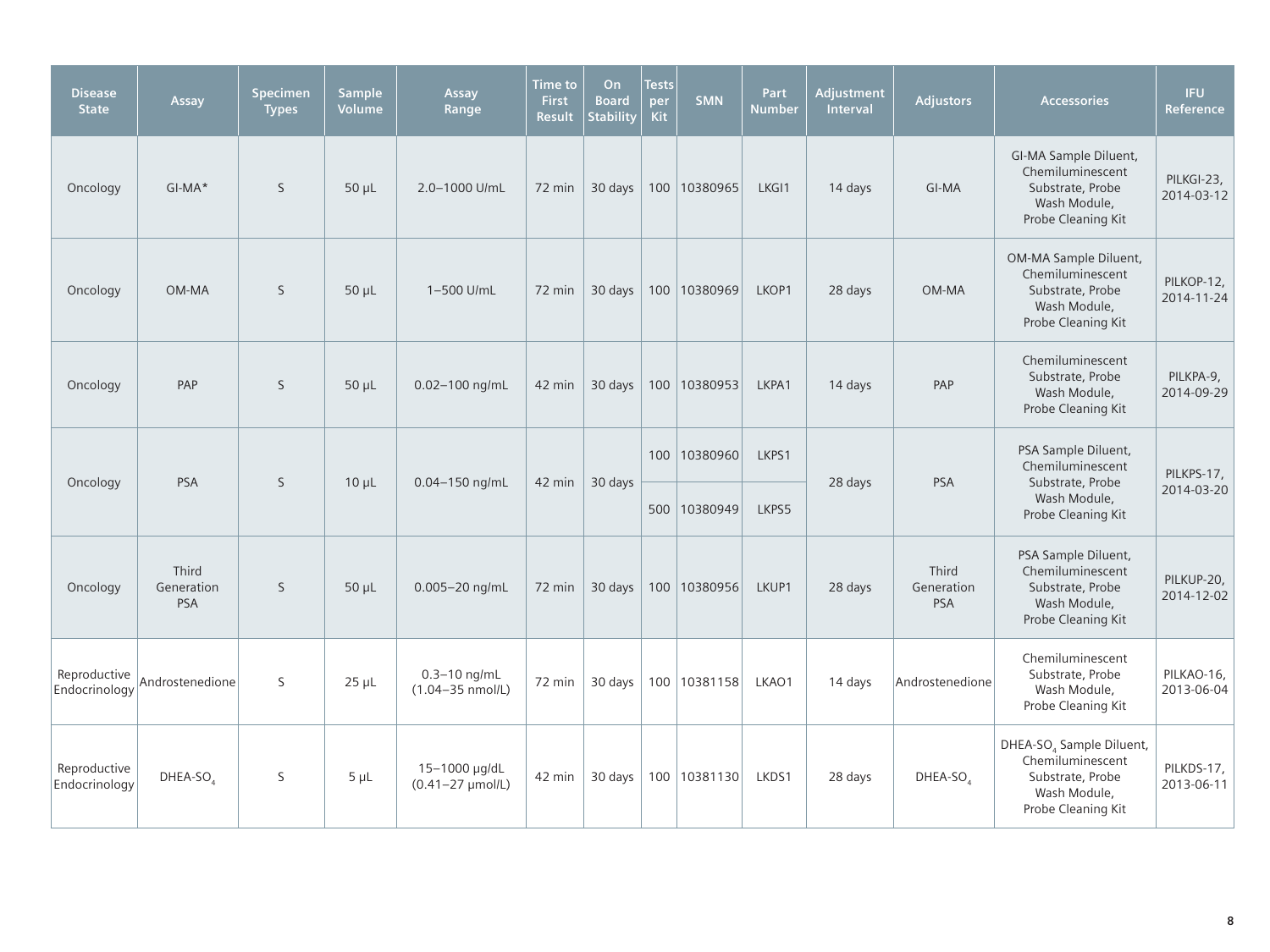| <b>Disease</b><br><b>State</b> | Assay               | <b>Specimen</b><br><b>Types</b> | <b>Sample</b><br>Volume | Assay<br>Range                                   | Time to<br><b>First</b><br><b>Result</b> | On<br><b>Board</b><br><b>Stability</b> | <b>Tests</b><br>per<br>Kit | <b>SMN</b>     | Part<br><b>Number</b> | Adjustment<br>Interval | <b>Adjustors</b>        | <b>Accessories</b>                                                                                         | <b>IFU</b><br>Reference         |
|--------------------------------|---------------------|---------------------------------|-------------------------|--------------------------------------------------|------------------------------------------|----------------------------------------|----------------------------|----------------|-----------------------|------------------------|-------------------------|------------------------------------------------------------------------------------------------------------|---------------------------------|
| Reproductive<br>Endocrinology  | Estradiol           | S                               | $25 \mu L$              | 20-2000 pg/mL<br>(73-7342 pmol/L)                | 72 min                                   | 30 days                                |                            | 100   10381132 | LKE21                 | 14 days                | Estradiol               | Estradiol Sample Diluent,<br>Chemiluminescent<br>Substrate, Probe<br>Wash Module,<br>Probe Cleaning Kit    | <b>PILKE2-18,</b><br>2013-07-15 |
| Reproductive<br>Endocrinology  | Free Beta<br>$hCG*$ | S                               | $5 \mu L$               | 2-200 ng/mL                                      | 72 min                                   | 30 days                                |                            | 100 10381164   | LKBCG1                | 14 days                | Free Beta<br><b>HCG</b> | HCG Sample Diluent,<br>Chemiluminescent<br>Substrate, Probe<br>Wash Module,<br>Probe Cleaning Kit          | PILKBCG-6,<br>2009-09-24        |
| Reproductive<br>Endocrinology  | FSH                 | S                               | $50 \mu L$              | 0.1-170 mlU/mL                                   | 42 min                                   | 30 days                                |                            | 100 10381153   | LKFS1                 | 28 days                | <b>FSH</b>              | FSH Sample Diluent,<br>Chemiluminescent<br>Substrate, Probe<br>Wash Module,<br>Probe Cleaning Kit          | PILKFS-17,<br>2013-07-23        |
| Reproductive<br>Endocrinology  | <b>HCG</b>          | S, U                            | $5 \mu L$               | 1.1-5000 mIU/mL                                  | 42 min                                   | 30 days                                |                            | 100 10381161   | LKCG1                 | 28 days                | <b>HCG</b>              | HCG Sample Diluent,<br>Chemiluminescent<br>Substrate, Probe<br>Wash Module,<br>Probe Cleaning Kit          | PILKCG-25,<br>2014-01-02        |
| Reproductive<br>Endocrinology  | LH                  | S                               | 50 µL                   | 0.1-200 mIU/mL                                   | 42 min                                   | 30 days                                |                            | 100 10381141   | LKLH1                 | 28 days                | LH                      | Chemiluminescent<br>Substrate, Probe<br>Wash Module,<br>Probe Cleaning Kit                                 | PILKLH-16.<br>2013-07-16        |
| Reproductive<br>Endocrinology  | PAPP-A*             | S, P<br>(Heparinized)           | $10 \mu L$              | 0.025-10 mIU/mL                                  | 42 min                                   | 30 days                                |                            | 100   10381150 | LKPC1                 | 28 days                | PAPP-A                  | Chemiluminescent<br>Substrate, Probe<br>Wash Module,<br>Probe Cleaning Kit                                 | PILKPC-28,<br>2010-01-21        |
| Reproductive<br>Endocrinology  | Progesterone        | S                               | $25 \mu L$              | $0.2 - 40$ ng/mL<br>$(0.6 - 127 \text{ nmol/L})$ | 42 min                                   | 30 days                                |                            | 100 10381128   | LKPW1                 | 14 days                | Progesterone            | Progesterone Sample<br>Diluent, Chemiluminescent<br>Substrate, Probe<br>Wash Module,<br>Probe Cleaning Kit | PILKPW-5,<br>2011-08-04         |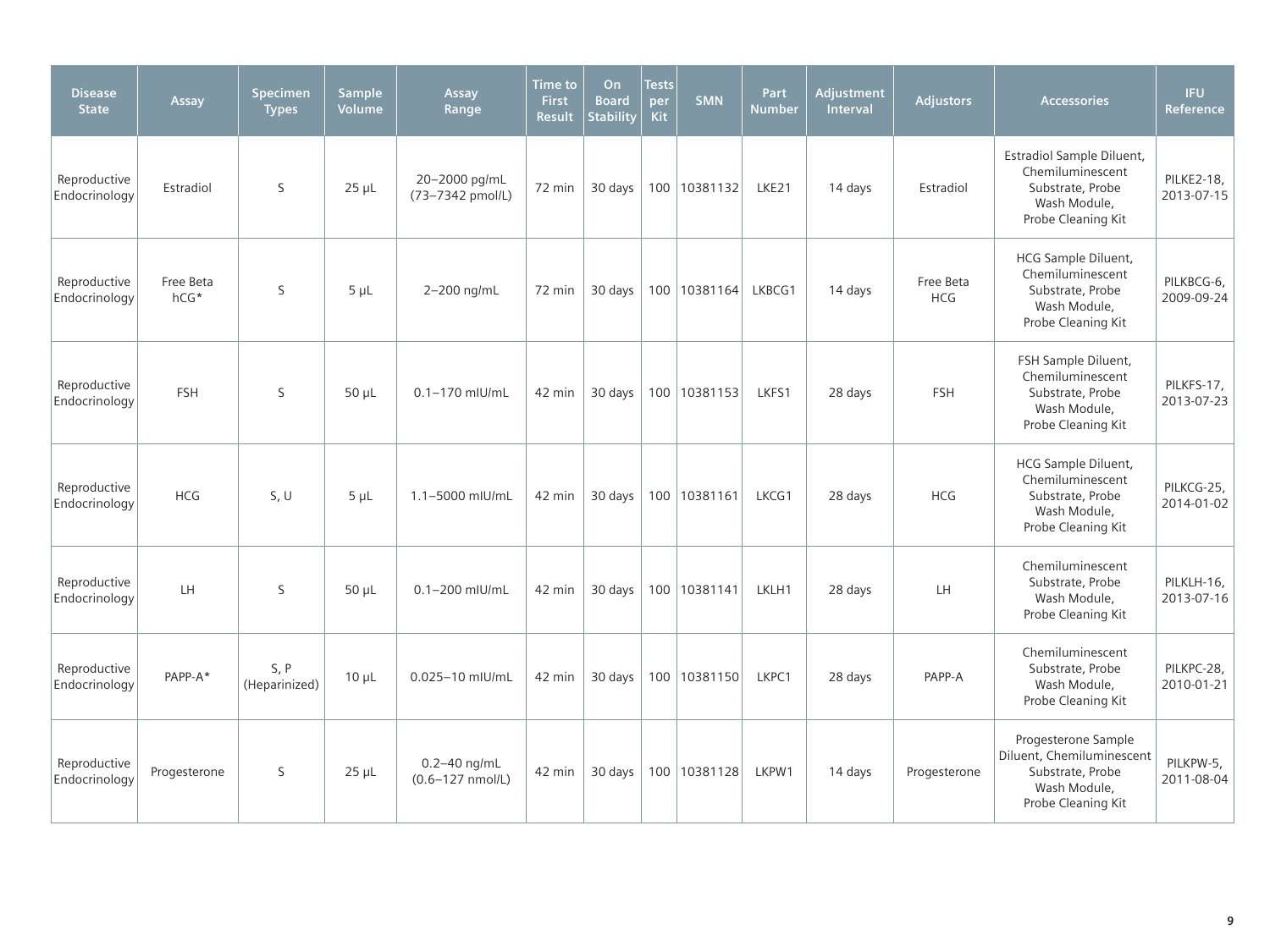| <b>Disease</b><br><b>State</b> | Assay                     | <b>Specimen</b><br><b>Types</b> | <b>Sample</b><br><b>Volume</b> | Assay<br>Range                          | <b>Time</b> to<br><b>First</b><br><b>Result</b> | On<br><b>Board</b><br><b>Stability</b> | <b>Tests</b><br>per<br><b>Kit</b> | SMN            | Part<br><b>Number</b> | Adjustment<br>Interval | <b>Adjustors</b>        | <b>Accessories</b>                                                                                                                           | <b>IFU</b><br>Reference   |
|--------------------------------|---------------------------|---------------------------------|--------------------------------|-----------------------------------------|-------------------------------------------------|----------------------------------------|-----------------------------------|----------------|-----------------------|------------------------|-------------------------|----------------------------------------------------------------------------------------------------------------------------------------------|---------------------------|
| Reproductive<br>Endocrinology  | Prolactin                 | S                               | $25 \mu L$                     | $0.5 - 150$ ng/mL                       | 42 min                                          | 30 days                                |                                   | 100 10381145   | LKPR1                 | 28 days                | Prolactin               | Prolactin Sample Diluent,<br>Chemiluminescent<br>Substrate, Probe<br>Wash Module,<br>Probe Cleaning Kit                                      | PILKPR-11,<br>2013-10-04  |
| Reproductive<br>Endocrinology  | <b>SHBG</b>               | S                               | $10 \mu L$                     | 0.2-180 nmol/L                          | 42 min                                          | 30 days                                |                                   | 100 10381138   | LKSH1                 | 14 days                | <b>SHBG</b>             | SHBG Sample Diluent,<br><b>SHBG Sample</b><br>Diluent Module,<br>Chemiluminescent<br>Substrate, Probe Wash<br>Module, Probe Cleaning Kit     | PILKSH-14,<br>2009-10-06  |
| Reproductive<br>Endocrinology  | Total<br>Testosterone     | S, P<br>(Heparinized)           | $20 \mu L$                     | 20-1600 ng/dL<br>$(0.7 - 55$ nmol/L)    | 72 min                                          | 30 days                                |                                   | 100   10381156 | LKTW1                 | 7 days                 | Total<br>Testosterone   | Chemiluminescent<br>Substrate, Probe<br>Wash Module,<br>Probe Cleaning Kit                                                                   | PILKTW-13,<br>2013-04-18  |
| Reproductive<br>Endocrinology  | Turbo HCG                 | S, P<br>(EDTA,<br>Heparinized)  | $5 \mu L$                      | 5-1000 mIU/mL                           | $15 \text{ min}$                                | 30 days                                |                                   | 100   10381169 | LSKCG1                | 28 days                | <b>HCG</b>              | HCG Sample Diluent,<br>Chemiluminescent<br>Substrate, Probe<br>Wash Module,<br>Probe Cleaning Kit                                            | PILSKCG-17,<br>2014-09-18 |
| Reproductive<br>Endocrinology  | Unconjugated<br>Estradiol | S                               | $40 \mu L$                     | $0.07 - 11.2$ ng/mL<br>(0.24-39 nmol/L) | 42 min                                          | 30 days                                |                                   | 100 10381168   | LKUE31                | 14 days                | Unconjugated<br>Estriol | Chemiluminescent<br>Substrate, Probe<br>Wash Module,<br>Probe Cleaning Kit                                                                   | PILKUE3-2,<br>2010-08-23  |
| Special ID                     | H. pylori                 | $\mathsf{S}$                    | $10 \mu L$                     | $0.4 - 8.0$ U/mL                        | 72 min                                          | 30 days                                |                                   | 100   10381272 | LKHPG1                | 7 days                 | H. pylori IgG           | H. pylori IgG Sample<br>Diluent, ID2 Sample<br>Diluent Module,<br>Chemiluminescent<br>Substrate, Probe<br>Wash Module,<br>Probe Cleaning Kit | PILKHPG-16,<br>2009-10-06 |
| Special<br>Proteins            | Beta-2<br>Microalbumin    | S, U                            | $5 \mu L$                      | 4.0-500 ng/mL                           | 42 min                                          | 30 days                                |                                   | 100 10380950   | LKBM1                 | 28 days                | Beta-2<br>Microglobulin | Beta-2 Microglobulin<br>Sample Diluent,<br>Chemiluminescent<br>Substrate, Probe<br>Wash Module,<br>Probe Cleaning Kit                        | PILKBM-15,<br>2009-08-12  |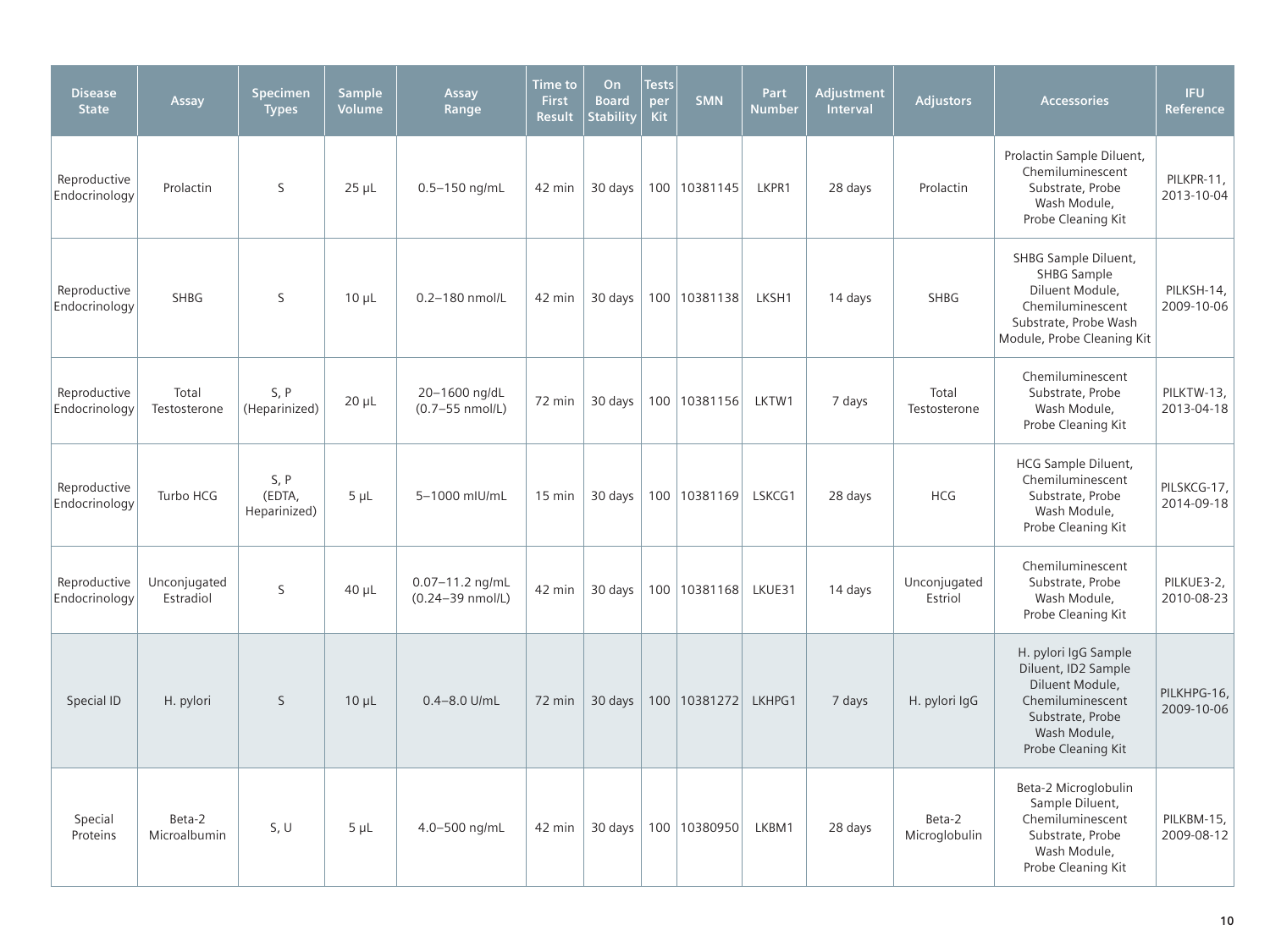| <b>Disease</b><br><b>State</b> | Assay            | <b>Specimen</b><br><b>Types</b>        | <b>Sample</b><br>Volume | Assay<br>Range                               | Time to<br><b>First</b><br><b>Result</b> | On<br><b>Board</b><br><b>Stability</b> | <b>Tests</b><br>per<br><b>Kit</b> | <b>SMN</b>   | Part<br><b>Number</b> | <b>Adjustment</b><br><b>Interval</b> | <b>Adjustors</b> | <b>Accessories</b>                                                                                                    | <b>IFU</b><br>Reference             |
|--------------------------------|------------------|----------------------------------------|-------------------------|----------------------------------------------|------------------------------------------|----------------------------------------|-----------------------------------|--------------|-----------------------|--------------------------------------|------------------|-----------------------------------------------------------------------------------------------------------------------|-------------------------------------|
| <b>TDMs</b>                    | Carbamazepine    | S, P<br>(Heparinized)                  | $20 \mu L$              | $1.25 - 20 \mu$ g/mL<br>(5.29-85 µmol/L)     | 42 min                                   | 30 days                                |                                   | 100 10381505 | LKCB1                 | 14 days                              | Carbamazepine    | Chemiluminescent<br>Substrate, Probe<br>Wash Module,<br>Probe Cleaning Kit                                            | PILKCB-15,<br>2008-07-01            |
| <b>TDMs</b>                    | Digitoxin        | $\mathsf{S}$                           | $20 \mu L$              | 5-60 µg/mL<br>$(6.5 - 78 \text{ nmol/L})$    | 42 min                                   | 30 days                                |                                   | 100 10381508 | LKDG1                 | 14 days                              | Digitoxin        | Chemiluminescent<br>Substrate, Probe<br>Wash Module,<br>Probe Cleaning Kit                                            | PILKDG-10,<br>2008-07-01            |
| <b>TDMs</b>                    | Digoxin          | S, P<br>(Heparinized)                  | $50 \mu L$              | $0.5-8$ ng/mL<br>$(0.6 - 10 \text{ nmol/L})$ | 42 min                                   | 30 days                                |                                   | 100 10381517 | LKDI1                 | 14 days                              | Digoxin          | Chemiluminescent<br>Substrate, Probe<br>Wash Module,<br>Probe Cleaning Kit                                            | PILKDI-17.<br>2008--07-01           |
| <b>TDMs</b>                    | Phenobarbital    | S, P<br>(Heparinized)                  | $20 \mu L$              | $5-80$ µg/mL                                 | 42 min                                   | 30 days                                |                                   | 100 10381512 | LKPB1                 | 14 days                              | Phenobarbital    | Chemiluminescent<br>Substrate, Probe<br>Wash Module,<br>Probe Cleaning Kit                                            | PILKPB-9,<br>2008-05-02             |
| <b>TDMs</b>                    | Phenytoin        | S, P<br>(Heparinized)                  | $20 \mu L$              | $2.5 - 40$ µg/mL                             | 42 min                                   | 30 days                                |                                   | 100 10381510 | LKPN1                 | 14 days                              | Phenytoin        | Chemiluminescent<br>Substrate, Probe<br>Wash Module,<br>Probe Cleaning Kit                                            | PILKPN-13,<br>2008-11-18            |
| <b>TDMs</b>                    | Theophylline     | S                                      | $50 \mu L$              | $1-60$ µg/mL                                 | 42 min                                   | 30 days                                |                                   | 100 10381503 | LKTN1                 | 14 days                              | Theophylline     | Chemiluminescent<br>Substrate, Probe<br>Wash Module,<br>Probe Cleaning Kit                                            | PILKTN-9,<br>2014-08-15             |
| <b>TDMs</b>                    | Valproic<br>Acid | S, P<br>(Heparinized)                  | $10 \mu L$              | 10-200 µg/mL                                 | 42 min                                   | 30 days                                |                                   | 100 10381509 | LKVA1                 | 14 days                              | Valproic<br>Acid | Chemiluminescent<br>Substrate, Probe<br>Wash Module,<br>Probe Cleaning Kit                                            | PILKVA-9.<br>2008-05-02             |
| Thyroid                        | Anti-Tq          | S.P<br>(Heparinized,<br>EDTA, Citrate) | $50 \mu L$              | 10-3,000 IU/mL                               | 72 min                                   | 30 days                                |                                   | 100 10381641 | LKTG1                 | 14 days                              | Anti-TG Ab       | Thyroid Autoantibody<br>Control Module,<br>Chemiluminescent<br>Substrate, Probe<br>Wash Module,<br>Probe Cleaning Kit | PIELKTG-3<br>$(14)$ ,<br>2008-07-01 |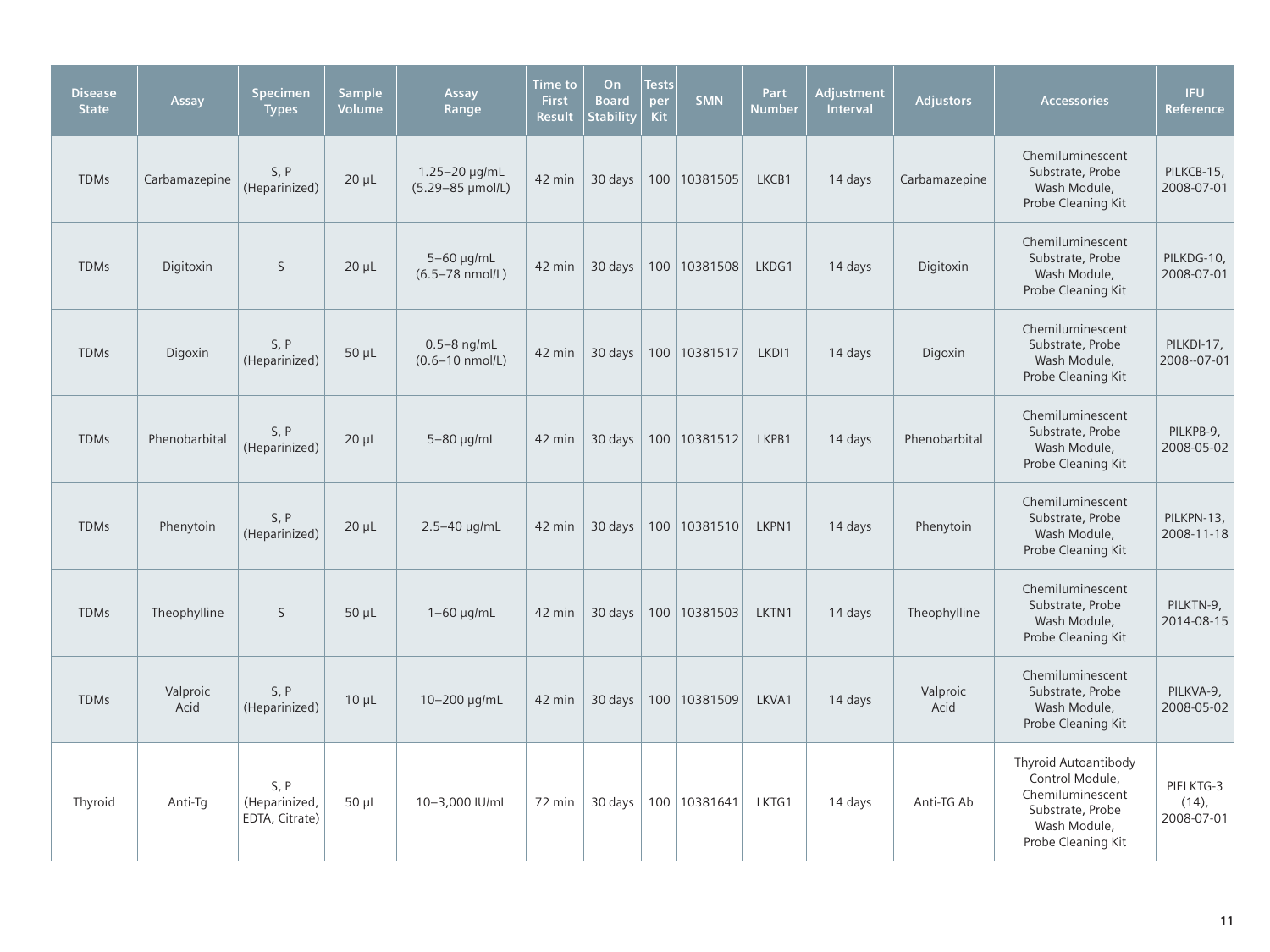| <b>Disease</b><br><b>State</b> | Assay               | <b>Specimen</b><br><b>Types</b> | <b>Sample</b><br>Volume | Assay<br>Range                       | <b>Time to</b><br><b>First</b><br><b>Result</b> | On<br><b>Board</b><br><b>Stability</b> | <b>Tests</b><br>per<br>Kit | <b>SMN</b>     | Part<br><b>Number</b> | Adjustment<br><b>Interval</b> | <b>Adjustors</b> | <b>Accessories</b>                                                                                                                                            | <b>IFU</b><br><b>Reference</b>      |
|--------------------------------|---------------------|---------------------------------|-------------------------|--------------------------------------|-------------------------------------------------|----------------------------------------|----------------------------|----------------|-----------------------|-------------------------------|------------------|---------------------------------------------------------------------------------------------------------------------------------------------------------------|-------------------------------------|
| Thyroid                        | Anti-TPO            | S, P (EDTA)                     | $50 \mu L$              | 7-1,000 IU/mL                        | 72 min                                          | 30 days                                |                            | 100   10381618 | LKTO1                 | 14 days                       | Anti-TPO Ab      | Thyroid Autoantibody<br>Control Module, Thyroid<br>Autoantibody Sample<br>Diluent, Chemiluminescent<br>Substrate, Probe<br>Wash Module,<br>Probe Cleaning Kit | PIELKTO-3<br>$(15)$ ,<br>2008-07-01 |
| Thyroid                        | FT3                 | S                               | $100 \mu L$             | $1-40$ pg/mL                         | 72 min                                          | 30 days                                |                            | 100 10381626   | LKF31                 | 14 days                       | Free T3          | Chemiluminescent<br>Substrate, Probe<br>Wash Module,<br>Probe Cleaning Kit                                                                                    | PIELKF3-5<br>$(14)$ ,<br>2013-10-08 |
| Thyroid                        | FT4                 | S, P<br>(Heparinized)           | $10 \mu L$              | $0.3 - 6$ ng/dL<br>(3.9-77.2 pmol/L) | 42 min                                          | 30 days                                |                            | 100   10381622 | LKFT41                | 14 days                       | Free T4          | Chemiluminescent<br>Substrate, Probe<br>Wash Module,<br>Probe Cleaning Kit                                                                                    | PIELKFT4-2<br>$(7)$ ,<br>2013-09-11 |
| Thyroid                        | <b>iPTH</b>         | S, P<br>(EDTA)                  | $50 \mu L$              | 3-2,500 pg/mL                        | 72 min                                          | 30 days                                |                            | 100 10381399   | LKPP1                 | 28 days                       | Intact<br>PTH    | Intact PTH Sample Diluent,<br>Chemiluminescent<br>Substrate, Probe<br>Wash Module,<br>Probe Cleaning Kit                                                      | PINLKPP-5<br>16,<br>2010-10-04      |
| Thyroid                        | Turbo Intact<br>PTH | S, P<br>(EDTA)                  | $100 \mu L$             | 5-2,500 pg/mL                        | $15 \text{ min}$                                | 30 days                                | 50                         | 10381430       | LSKPTZ                | 28 days                       | Intact<br>PTH    | Intact PTH Sample Diluent,<br>Chemiluminescent<br>Substrate, Probe<br>Wash Module,<br>Probe Cleaning Kit                                                      | PIELSKPT-1<br>21,<br>2009-03-09     |
|                                | Rapid               | S                               |                         |                                      |                                                 | 30 days                                | 100                        | 10381637       | LKRT1                 |                               | <b>RTH</b>       | RTH Sample Diluent,<br>Chemiluminescent<br>Substrate, Probe                                                                                                   | PIELKRT-5<br>(11),                  |
| Thyroid                        | <b>TSH</b>          |                                 | 75 µL                   | 0.01-75 µIU/mL                       | 42 min                                          |                                        | 500                        | 10381628       | LKRT5                 | 28 days                       |                  | Wash Module,<br>Probe Cleaning Kit                                                                                                                            | 2014-08-14                          |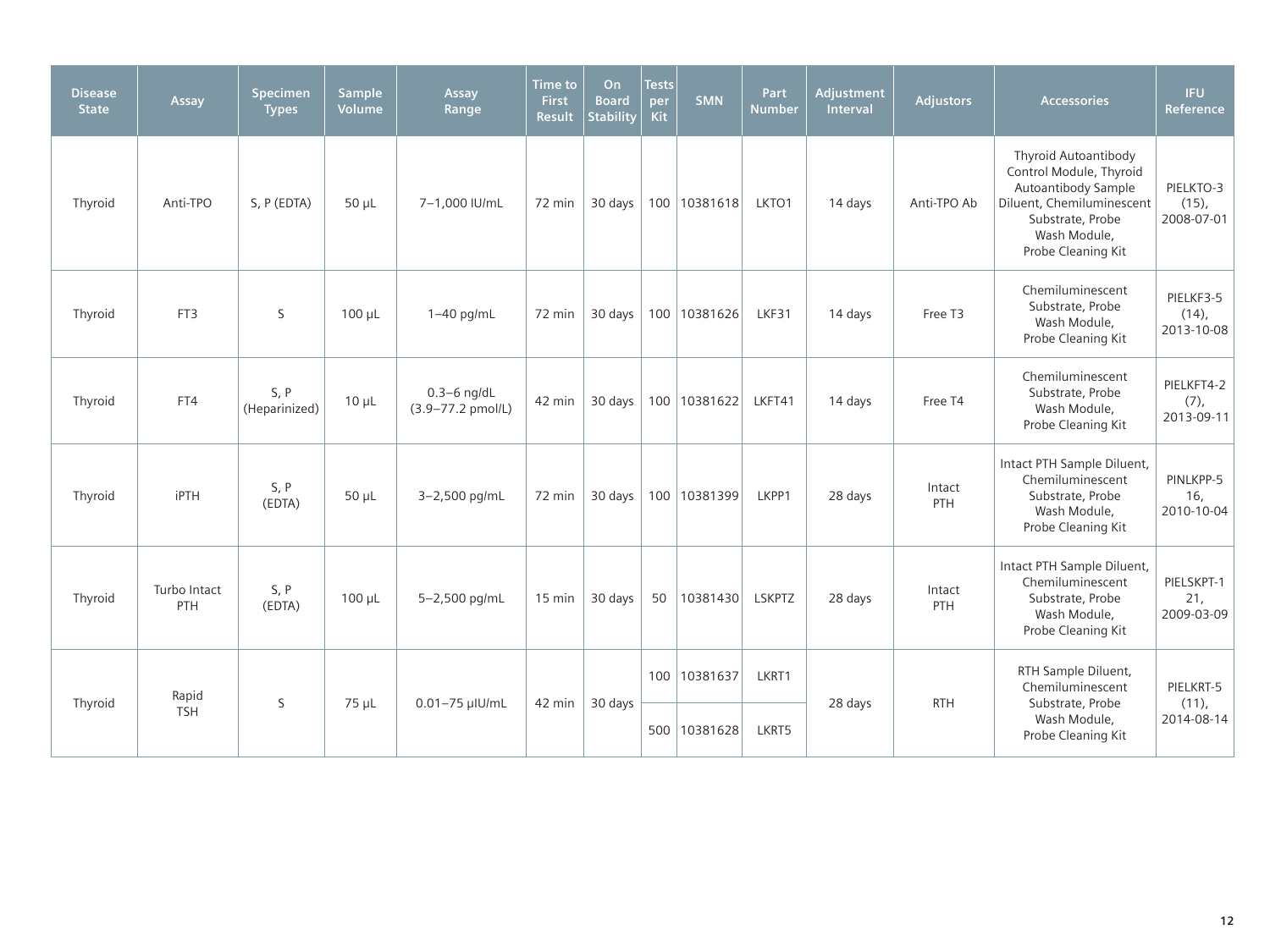| <b>Disease</b><br><b>State</b> | Assay                    | <b>Specimen</b><br><b>Types</b> | <b>Sample</b><br>Volume | Assay<br>Range                        | <b>Time</b> to<br><b>First</b><br><b>Result</b> | On<br><b>Board</b><br><b>Stability</b> | <b>Tests</b><br>per<br>Kit | <b>SMN</b>   | Part<br><b>Number</b> | Adjustment<br><b>Interval</b> | <b>Adjustors</b>        | <b>Accessories</b>                                                                                                             | <b>IFU</b><br>Reference             |
|--------------------------------|--------------------------|---------------------------------|-------------------------|---------------------------------------|-------------------------------------------------|----------------------------------------|----------------------------|--------------|-----------------------|-------------------------------|-------------------------|--------------------------------------------------------------------------------------------------------------------------------|-------------------------------------|
|                                | Third                    |                                 |                         |                                       |                                                 |                                        | 100                        | 10381620     | LKTS1                 |                               |                         | Tri-Level multi-<br>constituent control,<br><b>Third Generation</b><br>TSH Control, TSH                                        | PIELTGCM-8                          |
| Thyroid                        | Generation<br><b>TSH</b> | S                               | $75 \mu L$              | 0.004-75 µlU/mL                       | 72 min                                          | 30 days                                |                            | 500 10381627 | LKTS5                 | 28 days                       | <b>TSH</b>              | Sample Diluent,<br>Chemiluminescent<br>Substrate, Probe<br>Wash Module,<br>Probe Cleaning Kit                                  | (16)<br>2012-09-29                  |
| Thyroid                        | Thyroid<br>Uptake        | S                               | $20 \mu L$              | 10-70% TU                             | 42 min                                          | 30 days                                |                            | 100 10381619 | LKTU1                 | 28 days                       | Thyroid<br>Uptake       | Chemiluminescent<br>Substrate, Probe<br>Wash Module,<br>Probe Cleaning Kit                                                     | PIELKTU-2<br>(9),<br>2013-08-22     |
| Thyroid                        | <b>TBG</b>               | S                               | $20 \mu L$              | 3.5-80 µg/mL<br>(65-1480 nmol/L)      | 42 min                                          | 30 days                                |                            | 100 10381643 | LKTB1                 | 7 days                        | <b>TBG</b>              | Bi-Level control module<br>containing human TBG,<br>Chemiluminescent<br>Substrate, Probe<br>Wash Module,<br>Probe Cleaning Kit | PIELKTB-2<br>$(12)$ ,<br>2014-08-15 |
| Thyroid                        | Total<br>T <sub>3</sub>  | S                               | $25 \mu L$              | 40-600 ng/dL<br>$(0.61 - 9.2$ nmol/L) | 42 min                                          | 30 days                                |                            | 100 10381630 | LKT31                 | 14 days                       | Total<br>T <sub>3</sub> | Total T3 Sample Diluent,<br>Chemiluminescent<br>Substrate, Probe<br>Wash Module,<br>Probe Cleaning Kit                         | PIELKT3-4<br>$(16)$ ,<br>2008-07-01 |
| Thyroid                        | Total<br>T <sub>4</sub>  | S                               | $15 \mu L$              | 1.0-24 µg/dL<br>(13-309 nmol/L)       | 42 min                                          | 30 days                                |                            | 100 10381633 | LKT41                 | 14 days                       | Total<br>T4             | Total T4 Sample Diluent,<br>Chemiluminescent<br>Substrate, Probe<br>Wash Module,<br>Probe Cleaning Kit                         | PIELKT4-6<br>$(16)$ ,<br>2013-04-30 |
| Thyroid                        | Thyroglobulin            | S, P<br>(Heparinized)           | $50 \mu L$              | 0.2-300 ng/mL                         | 72 min                                          | 30 days                                |                            | 100 10381638 | LKTY1                 | 14 days                       | Thyroglobulin           | Thyroglobulin Sample<br>Diluent, Chemiluminescent<br>Substrate, Probe<br>Wash Module,<br>Probe Cleaning Kit                    | PIELKTY-1<br>$(20)$ ,<br>2009-03-02 |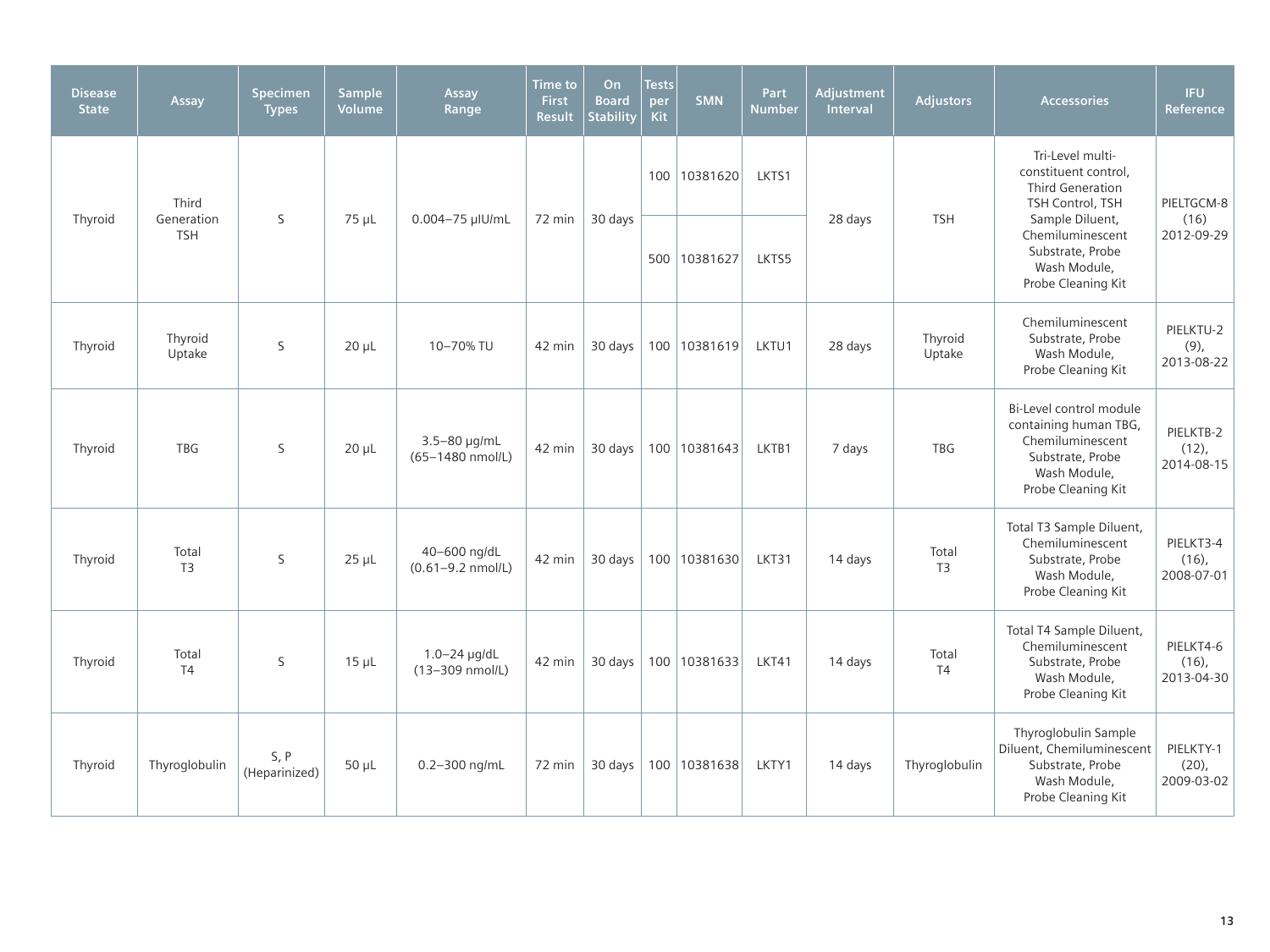| <b>Disease</b><br><b>State</b> | Assay                                    | Specimen<br><b>Types</b>       | <b>Sample</b><br><b>Volume</b> | Assay<br>Range                                                                                                         | <b>Time to</b><br><b>First</b><br><b>Result</b> | On<br><b>Board</b><br><b>Stability</b> | <b>Tests</b><br>per<br>Kit | <b>SMN</b>     | Part<br><b>Number</b> | Adjustment<br>Interval | <b>Adjustors</b>                      | <b>Accessories</b>                                                                                                                                    | <b>IFU</b><br>Reference  |
|--------------------------------|------------------------------------------|--------------------------------|--------------------------------|------------------------------------------------------------------------------------------------------------------------|-------------------------------------------------|----------------------------------------|----------------------------|----------------|-----------------------|------------------------|---------------------------------------|-------------------------------------------------------------------------------------------------------------------------------------------------------|--------------------------|
| <b>TORCH</b>                   | <b>CMV</b><br>lgG                        | S                              | $10 \mu L$                     | Reactive: ratio of $\geq 1.1$<br>Nonreactive:<br>ratio of $< 0.9$<br>Indeterminate: ratio<br>between $0.9$ and $< 1.1$ | 72 min                                          | 30 days                                |                            | 100 10381289   | LKCV1                 | 28 days                | <b>CMV</b><br>lgG                     | IgG/IgM Sample Diluent,<br>IgG/IgM Sample Diluent<br>Module, Chemiluminescent<br>Substrate, Probe<br>Wash Module,<br>Probe Cleaning Kit               | PILKCV-11,<br>2009-10-06 |
| <b>TORCH</b>                   | <b>CMV</b><br><b>IqM</b>                 | S, P<br>(EDTA,<br>Heparinized) | $20 \mu L$                     | Reactive: ratio of $\geq 1.1$<br>Nonreactive:<br>ratio of $< 0.9$<br>Indeterminate: ratio<br>between $0.9$ and $< 1.1$ | 72 min                                          | 30 days                                |                            | 100   10381296 | LKCM1                 | 14 days                | <b>CMV</b><br><b>IqM</b>              | IgG/IgM Sample Diluent,<br>IgG/IgM Sample Diluent<br>Module, Chemiluminescent<br>Substrate, Probe<br>Wash Module,<br>Probe Cleaning Kit               | PILKCM-6,<br>2008-05-08  |
| <b>TORCH</b>                   | Herpes I & II<br>lgG                     | S                              | $10 \mu L$                     | Reactive: ratio of $\geq 1.1$<br>Nonreactive:<br>ratio of $< 0.9$<br>Indeterminate: ratio<br>between $0.9$ and $< 1.1$ | 72 min                                          | 30 days                                |                            | 100 10381274   | LKHS1                 | 28 days                | Herpes I & II<br>lgG                  | IgG/IgM Sample Diluent,<br>IgG/IgM Sample Diluent<br>Module, Chemiluminescent<br>Substrate, Probe<br>Wash Module,<br>Probe Cleaning Kit               | PILKHS-12,<br>2008-05-08 |
| <b>TORCH</b>                   | Rubella<br>lgG                           | S                              | $10 \mu L$                     | Reactive: ≥10 IU/mL<br>Nonreactive:<br><5 IU/mL<br>Indeterminate:<br>$\geq 5 - < 10$ IU/mL                             | 72 min                                          | 30 days                                |                            | 100 10381292   | LKRUB1                | 14 days                | Rubella<br>Quantitative<br>lgG        | IgG/IgM Sample Diluent,<br>IgG/IgM Sample Diluent<br>Module, Chemiluminescent   PILKRUB-14,<br>Substrate, Probe<br>Wash Module,<br>Probe Cleaning Kit | 2009-10-06               |
| <b>TORCH</b>                   | Rubella<br>lgM                           | S, P<br>(EDTA,<br>Heparinized) | $50 \mu L$                     | Reactive: ratio of $\geq 1.1$<br>Nonreactive:<br>ratio of <0.9<br>Indeterminate: ratio<br>between $0.9$ and $< 1.1$    | 72 min                                          | 30 days                                |                            | 100 10381282   | LKRM1                 | 14 days                | Rubella<br><b>IqM</b>                 | IgG/IgM Sample Diluent,<br>IgG/IgM Sample Diluent<br>Module, Chemiluminescent<br>Substrate, Probe<br>Wash Module,<br>Probe Cleaning Kit               | PILKRM-29,<br>2009-10-06 |
| <b>TORCH</b>                   | Toxoplasmosis<br>lgM*<br>$(\mu$ Capture) | S, P<br>(EDTA,<br>Heparinized) | $50 \mu L$                     | Reactive: ratio of $\geq 1.1$<br>Nonreactive:<br>ratio of $<$ 0.9<br>Indeterminate: ratio<br>between $0.9$ and $< 1.1$ | 72 min                                          | 30 days                                |                            | 100 10381288   | LKTZ1                 | 14 days                | Toxoplasma<br>lgM<br>$(\mu$ -Capture) | IqG/IqM Sample Diluent,<br>IgG/IgM Sample Diluent<br>Module, Chemiluminescent<br>Substrate, Probe<br>Wash Module,<br>Probe Cleaning Kit               | PILKTZ-15,<br>2008-07-01 |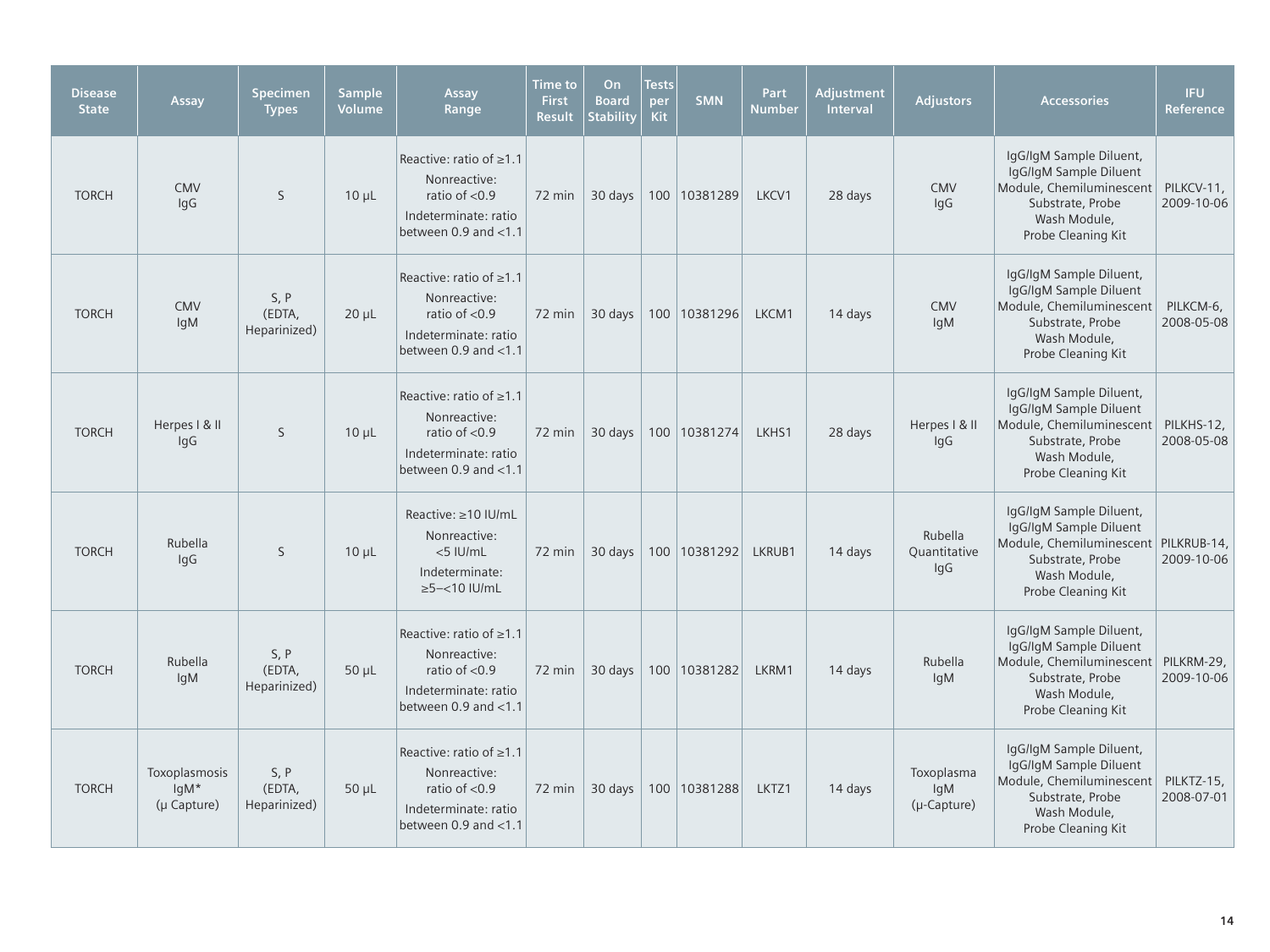| <b>Disease</b><br><b>State</b> | Assay                   | <b>Specimen</b><br><b>Types</b> | <b>Sample</b><br>Volume | Assay<br>Range                                                                                  | Time to<br><b>First</b><br><b>Result</b> | On<br><b>Board</b><br><b>Stability</b> | <b>Tests</b><br>per<br>Kit | <b>SMN</b>     | Part<br><b>Number</b> | Adjustment<br><b>Interval</b> | <b>Adjustors</b>                  | <b>Accessories</b>                                                                                                                                  | <b>IFU</b><br>Reference  |
|--------------------------------|-------------------------|---------------------------------|-------------------------|-------------------------------------------------------------------------------------------------|------------------------------------------|----------------------------------------|----------------------------|----------------|-----------------------|-------------------------------|-----------------------------------|-----------------------------------------------------------------------------------------------------------------------------------------------------|--------------------------|
| <b>TORCH</b>                   | Toxoplasmosis<br>IgG    | <sub>S</sub>                    | $10 \mu L$              | Reactive: ≥8 IU/mL<br>Nonreactive:<br>$<$ 6.5 IU/mL<br>Indeterminate:<br>$\geq 6.5 - < 8$ IU/mL | 72 min                                   | 30 days                                |                            | 100   10381268 | LKTXP1                | 28 days                       | Toxoplasma<br>Quantitative<br>IgG | IgG/IgM Sample Diluent,<br>IgG/IgM Sample Diluent<br>Module, Chemiluminescent PILKTXP-17,<br>Substrate, Probe<br>Wash Module,<br>Probe Cleaning Kit | 2009-10-06               |
| Veterinary                     | Veterinary<br>Free T4   | S                               | $10 \mu L$              | $0.3 - 6$ ng/dL<br>(3.9-77.2 pmol/L)                                                            | 42 min                                   | 30 days                                |                            | 100 10484864   | LKVF41                | 14 days                       | Veterinary<br>Free T4             | Chemiluminescent<br>Substrate, Probe<br>Wash Module,<br>Probe Cleaning Kit                                                                          | PILKVF4-1,<br>2010-12-09 |
| Veterinary                     | Canine<br>TLI           | S                               | $25 \mu L$              | $0.3 - 50$ ng/mL                                                                                | 42 min                                   | 30 days                                | 100                        | 10380523       | LKLI1                 | 14 days                       | Canine<br><b>TLI</b>              | Chemiluminescent<br>Substrate, Probe<br>Wash Module,<br>Probe Cleaning Kit                                                                          | PILKLI-8,<br>2008-09-25  |
| Veterinary                     | Canine<br>Total T4      | S                               | $30 \mu L$              | $0.5-15$ µg/dL<br>(6.4-193 nmol/L)                                                              | 42 min                                   | 30 days                                | 100                        | 10380521       | LKCT1                 | 14 days                       | Canine<br>Total T4                | Chemiluminescent<br>Substrate, Probe<br>Wash Module,<br>Probe Cleaning Kit                                                                          | PILKCT-12,<br>2009-01-23 |
|                                |                         |                                 |                         |                                                                                                 |                                          |                                        | 500                        | 10380520       | LKCT5                 |                               |                                   |                                                                                                                                                     |                          |
| Veterinary                     | Canine TSH              | S                               | $25 \mu L$              | $0.01 - 12$ ng/mL                                                                               | 72 min                                   | 30 days                                |                            | 100 10380519   | LKKT1                 | 14 days                       | Canine TSH                        | Chemiluminescent<br>Substrate, Probe<br>Wash Module,<br>Probe Cleaning Kit                                                                          | PILKKT-10,<br>2008-09-25 |
| Other                          | Gastrin                 | S                               | $50 \mu L$              | 7.5-1,000 pg/mL                                                                                 | 72 min                                   | 30 days                                |                            | 100 10380962   | LKGA1                 | 14 days                       | Gastrin                           | Gastrin Sample Diluent,<br>Chemiluminescent<br>Substrate, Probe<br>Wash Module,<br>Probe Cleaning Kit                                               | PILKGA-10,<br>2008-11-14 |
| Other                          | Nicotine<br>Metabolite* | S, U                            | $20 \mu L$              | 10-500 ng/mL                                                                                    | 42 min                                   | 30 days                                |                            | 100 10381507   | LKNM1                 | 14 days                       | Nicotine<br>Metabolite            | Multi-Diluent 2.<br>Chemiluminescent<br>Substrate, Probe<br>Wash Module,<br>Probe Cleaning Kit                                                      | PILKNM-17,<br>2014-08-18 |

\* Not available for sale in the United States

AF: Amniotic Fluid

P: Plasma

S: Serum

U: Urine